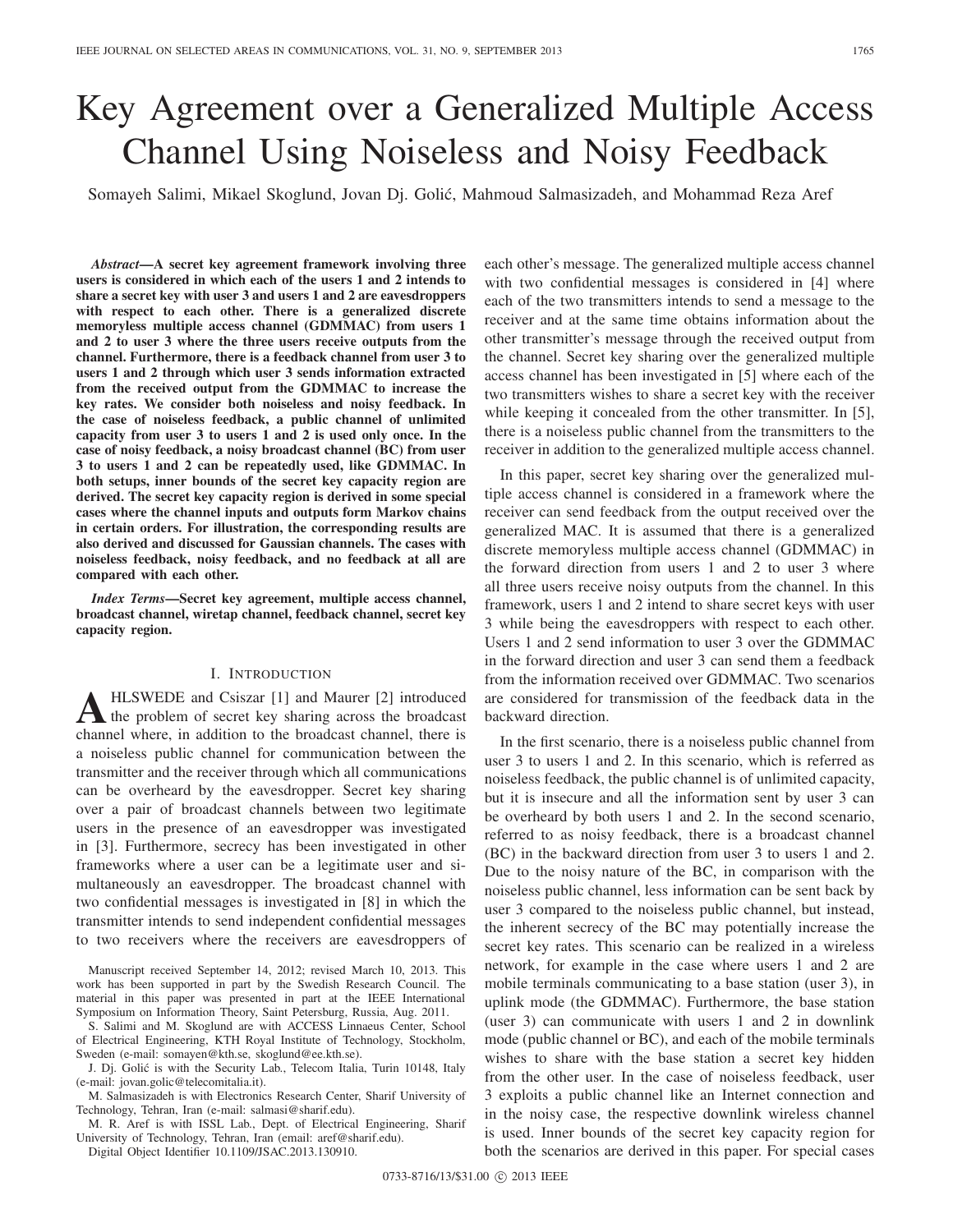where the channel inputs and outputs of the GDMMAC and the BC form Markov chains in certain orders, the secret key capacity region is also obtained. In the first scenario, the effect of using the feedback channel is discussed through a binaryerasure example in which no secret key can be shared between the users without the use of the feedback channel. In the second scenario, another binary example is considered and the bilateral effect of increasing the channel noise from user 3 to user 1 in the backward direction on the secret key capacity region is discussed. Furthermore, the results for the cases with noiseless feedback, noisy feedback, and no feedback at all are compared with each other in the case of Gaussian channels.

The paper is organized as follows. In Section II, the description, results and an example related to the noiseless feedback scenario are presented. The description, results and an example related to the noisy feedback scenario are presented in Section III. The Gaussian case is treated in Section IV. The conclusion and suggestions for future work are given in Section V. Proofs of the main theorems are given in the Appendices. In the paper, a random variable is denoted by an upper case letter and its realization is denoted by the corresponding lower case letter. Also,  $X_i^N$  denotes the vector  $(X_{i,1}, X_{i,2}, ..., X_{i,N})$ , and  $X_{i,j}^k$ <br>denotes the vector  $(X_i, X_{i,1}, X_{i,1})$  where *i* denotes the denotes the vector  $(X_{i,j}, X_{i,j+1}, ..., X_{i,k})$ , where i denotes the index of the corresponding user.

## II. KEY AGREEMENT OVER GDMMAC USING NOISELESS FEEDBACK

# *A. Preliminaries*

There is a GDMMAC with probability distribution  $P_{Y_{1f}, Y_{2f}, Y_{3f} | X_{1f}, X_{2f}}$ , where users 1 and 2 govern the inputs  $X_{1f}$  and  $X_{2f}$  and then outputs  $Y_{1f}$ ,  $Y_{2f}$  and  $Y_{3f}$  are received by users 1, 2, and 3 respectively. Also, there is an insecure noiseless feedback channel of unlimited capacity from user 3 to users 1 and 2. In this setup, it is assumed that users 1 and 2 are allowed to make  $n_f$  uses of the GDMMAC, and then, user 3 is allowed to make one use of the noiseless feedback channel to send back information to users 1 and 2. Using the GDMMAC in the forward direction and the noiseless feedback channel in the backward direction, each of users 1 and 2 intends to share a secret keys with user 3 while keeping it concealed from the other user. For simplicity, like in [4], it is assumed that each of users 1 and 2 uses the outputs of the GDMMAC only to eavesdrop and not as inputs to the encoder. Our results can be easily generalized to the situation where the channel outputs are used by users 1 and 2 as inputs to the encoders of the GDMMAC as in [9], but this is beyond the scope of the present work. We first present the formal definition of the described secret key sharing as shown in Fig.1.

*Step 1*)  $n_f$  uses of the GDMMAC: Users 1 and 2 randomly generate independent keys  $K_{1f}$  and  $K_{2f}$ , respectively, and then, determine the *i*-th channel inputs  $X_{1f,i}$  and  $X_{2f,i}$  to the GDMMAC for  $i = 1, 2, ..., n_f$  as stochastic functions of the corresponding keys. Subsequently, the outputs  $Y_{1f,i}, Y_{2f,i}$  and  $Y_{3f,i}$  are observed by users 1,2, and 3, respectively. User 3 estimates keys  $K_{1f}$  and  $K_{2f}$  as a deterministic function of  $Y_{3f}^{n_f}$ .

*Step 2*) Noiseless feedback usage: User 3 generates keys  $K_{1fb}$ and  $K_{2fb}$ , as stochastic functions of  $Y_{3f}^{n_f}$  to share with users



Fig. 1. Secret key sharing over GDMMAC using noiseless feedback channel

1 and 2, respectively, and then, generates  $F$  as a stochastic function of  $Y_{3f}^{n_f}$  and sends it over the noiseless feedback channel to users 1 and 2. After receiving  $F$  over the public channel, estimates  $K_{1fb}$  and  $K_{2fb}$  are made by users 1 and 2, respectively, as deterministic functions of the available information.

After these steps, the key pair  $(K_{1f}, K_{1fb})$  is shared between user l and user 3 and the key pair  $(K_{2f}, K_{2fb})$  is shared between user 2 and user 3. All the above keys take values in some finite sets. Now, we state the conditions that should be met in the described secret key sharing framework.

*Definition 1:* In the proposed secret key sharing model,  $(R_1, R_2)$  is an achievable key rate pair if for every  $\varepsilon > 0$  and sufficiently large  $n_f$ , there exists a secret key sharing code such that:

$$
\frac{1}{n_f}H(K_{1f}, K_{1fb}) > R_1 - \varepsilon, \frac{1}{n_f}H(K_{2f}, K_{2fb}) > R_2 - \varepsilon \quad (1)
$$

$$
\Pr\{(K_{if}, K_{ifb}) \neq (K_{if}, K_{ifb})\} < \varepsilon, i = 1, 2 \tag{2}
$$

$$
\frac{1}{n_f} I(K_{1f}, K_{1fb}; K_{2f}, X_{2f}^{n_f}, Y_{2f}^{n_f}, F) < \varepsilon \tag{3}
$$

$$
\frac{1}{n_f} I(K_{2f}, K_{2fb}; K_{1f}, X_{1f}^{n_f}, Y_{1f}^{n_f}, F) < \varepsilon. \tag{4}
$$

Equation (1) means that  $R_1$  and  $R_2$  are the rates of the secret keys shared between user 1 and user 3 and user 2 and user 3, respectively. Equation (2) means that each user can correctly estimate the corresponding keys. Equations (3) and (1) mean that users 1 and 2 effectively have no information about each other's secret keys.

*Definition 2:* The region containing all the achievable key rate pairs  $(R_1, R_2)$  is the secret key capacity region.

## *B. Main result*

*Theorem 1:* In secret key agreement over the GDMMAC using noiseless feedback, all rate pairs in the closure of the convex hull of the set of all pairs  $(R_1, R_2)$  that satisfy the following conditions are achievable:

$$
R_1 \ge 0, R_2 \ge 0,
$$
  
\n
$$
R_1 \le [I(T_{1f}; Y_{3f} | T_{2f}) - I(T_{1f}; X_{2f}, Y_{2f}, T_{2fb}, V | T_{2f})]^{+} +
$$
  
\n
$$
[I(T_{1fb}; X_{1f}, Y_{1f} | V, T_{1f}) - I(T_{1fb}; X_{2f}, Y_{2f}, T_{2f}, T_{2fb} | V, T_{1f})]^{+},
$$
  
\n
$$
R_2 \le [I(T_{2f}; Y_{3f} | T_{1f}) - I(T_{2f}; X_{1f}, Y_{1f}, T_{1fb}, V | T_{1f})]^{+} +
$$
  
\n
$$
[I(T_{2fb}; X_{2f}, Y_{2f} | V, T_{2f}) - I(T_{2fb}; X_{1f}, Y_{1f}, T_{1f}, T_{1fb} | V, T_{2f})]^{+},
$$
  
\n
$$
R_1 + R_2 \le [I(T_{1f}, T_{2f}; Y_{3f}) - I(T_{1f}; X_{2f}, Y_{2f}, T_{2fb}, V | T_{2f}) -
$$
  
\n
$$
I(T_{2f}; X_{1f}, Y_{1f}, T_{1fb}, V | T_{1f})]^{+} + r_{1fb} + r_{2fb}
$$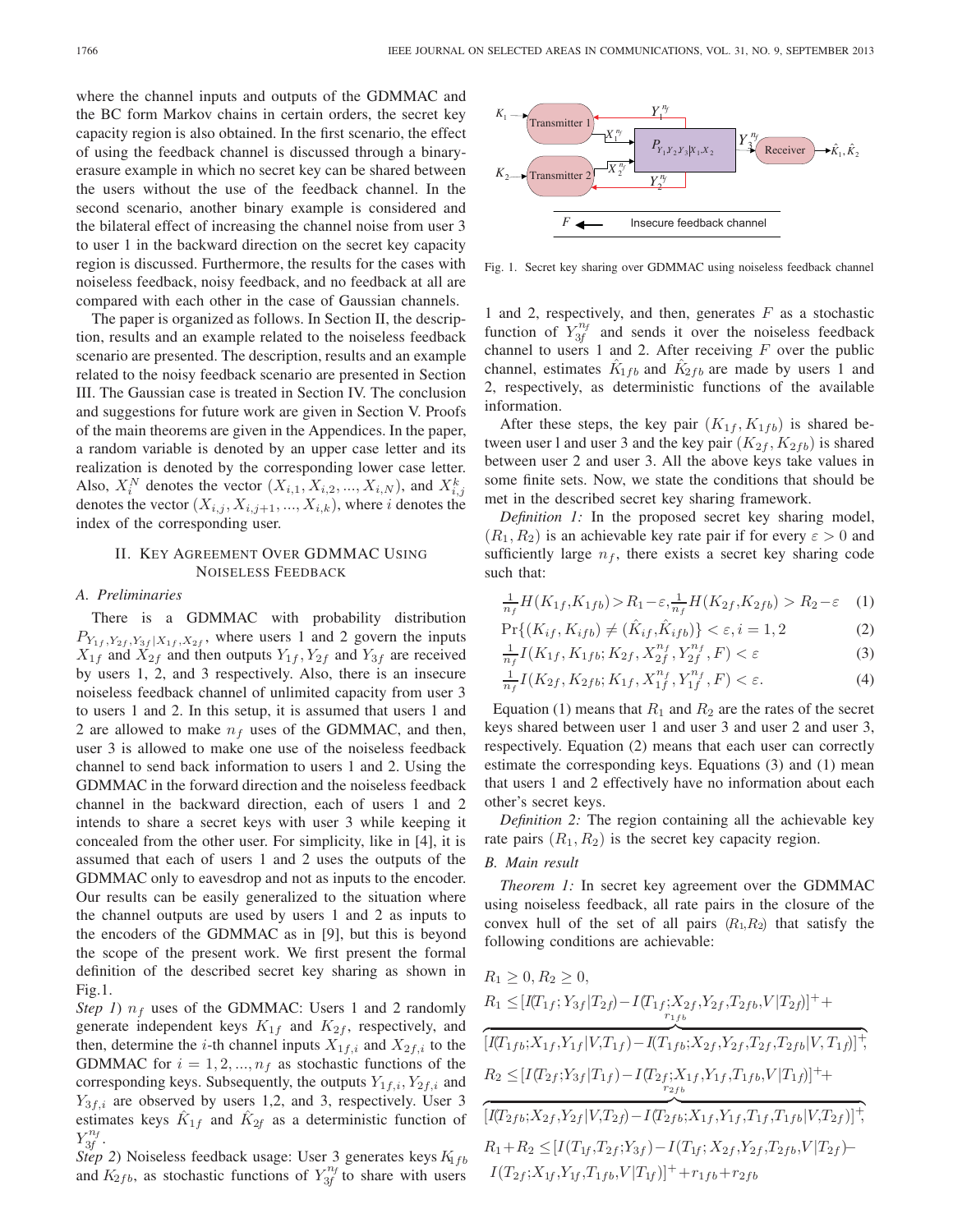for random variables taking values in finite sets according to  $T_{1fb}, T_{2fb}, V$  with the distribution: a distribution of the form:

$$
p(t_{1f}, t_{2f}, x_{1f}, x_{2f}, y_{1f}, y_{2f}, y_{3f}, t_{1fb}, t_{2fb}, v) = p(t_{1f})p(t_{2f}) \times p(x_{1f}|t_{1f})p(x_{2f}|t_{2f})p(y_{1f}, y_{2f}, y_{3f}|x_{1f}, x_{2f})p(v, t_{1fb}, t_{2fb}|y_{3f})
$$

The function  $[x]^+$  equals x if  $x \ge 0$  and 0 if  $x < 0$ .<br>The proof of Theorem 1 is not presented since the

The proof of Theorem 1 is not presented since the proof of Theorem 4 includes it as a special case, but intuitive interpretation of Theorem 1 is given below.

In the described setup, secret key agreement between each of the users 1 and 2 with user 3 consists of two steps. In the first step, only the GDMMAC is available and each of the users 1 and 2 agrees on a key with user 3 using the GDMMAC. The first terms on the right-hand side of the bounds on  $R_1$  and  $R<sub>2</sub>$  correspond to this step. These terms are obtained using the wiretap codebook by users 1 and 2 and,  $T_{1f}$  and  $T_{2f}$ are auxiliary random variables relevant to the keys  $K_{1f}$  and  $K_{2f}$ , respectively. After receiving the GDMMAC outputs by all the users, the public channel is then exploited by user 3 to generate another key with each of the users 1 and 2 through the feedback channel. In this step, the information available to the users can be regarded as correlated sources and, as such, can be used to generate additional secret keys. This step is similar to the source model with a public channel from user 3 to the other two users and the secret sharing codebook for the source model is thus used. The second terms on the right-hand side of the  $R_1$  and  $R_2$  bounds correspond to this step and,  $T_{1fb}$  and  $T_{2fb}$  are auxiliary random variables relevant to the keys  $K_{1fb}$ and  $K_{2fb}$ , respectively. The random variable V refers to the common information sent to both users 1 and 2. It should be noted that sending the information over the feedback channel by the user 3 may result in information leakage about the first step keys and hence, the second step keys may affect the first step keys. This fact can be seen in the rates of the first step keys in Theorem 1.

#### *C. Special cases*

In the described model, we could not yet derive a general outer bound; however, we investigate some special cases to derive the secret key capacity region.

*Theorem 2:* When the GDMMAC inputs and outputs form a Markov chain as  $(X_{1f}, X_{2f}) - Y_{2f} - Y_{1f} - Y_{3f}$ , the secret key capacity region is as follows:

$$
0 \le R_1 \le I(Y_{1f}; Y_{3f} | Y_{2f}), \qquad R_2 = 0.
$$

Achievability can be inferred from Theorem 1 by substituting  $T_{1f} = X_{1f}$ ,  $T_{2f} = X_{2f}$ ,  $T_{1fb} = Y_{3f}$ ,  $T_{2fb} = V = \phi$  and using the above Markov chain. The converse is proved in Section VI.A in [6].

*Theorem 3:* When the GDMMAC inputs and outputs form Markov chains as

$$
X_{1f}-(X_{2f},Y_{2f})-Y_{3f}, X_{2f}-(X_{1f},Y_{1f})-Y_{3f}, Y_{1f}-Y_{3f}-Y_{2f},
$$

the secret key capacity region is as follows:

$$
0 \le R_1 \le I(T_{1fb}; X_{1f}, Y_{1f}|V) - I(T_{1fb}; X_{2f}, Y_{2f}|V),
$$
  

$$
0 \le R_2 \le I(T_{2fb}; X_{2f}, Y_{2f}|V) - I(T_{2fb}; X_{1f}, Y_{1f}|V).
$$

Achievability can be inferred from Theorem 1 by substituting  $T_{1f} = T_{2f} = \phi$  and considering random variables

$$
p(x_{1f},x_{2f},y_{3f},y_{1f},y_{2f},t_{1fb},t_{2fb},v) = p(x_{1f})p(x_{2f}) \times p(y_{3f},y_{1f},y_{2f}|x_{1f},x_{2f})p(t_{1fb},t_{2fb}|y_{3f})p(v|t_{1fb},t_{2fb}),
$$

which form a Markov chain as  $T_{1fb} - Y_{1f} - Y_{2f} - T_{2f}$ .

The existence of such random variables  $T_{1fb}$  and  $T_{2fb}$  can be deduced from the Markov chain  $Y_{1f} - Y_{3f} - Y_{2f}$  and is shown in [6]. The converse is proved in Section VI.B in [6].

A practical example of Theorem 3 is presented in the sequel.

*Example 1*: Consider a situation where the GDMMAC inputs have alphabet  $\{-1, 1\}$  and the inputs and outputs relationships at time instant  $i = 1, ..., N_f$  are according to:

$$
Y_{1f,i} = (X_{2f,i} \times Z_{1,i}), \qquad Y_{2f,i} = (X_{1f,i} \times Z_{2,i}),
$$
  
\n
$$
Y_{3f,i} = \{Y_{1f,i} \times E_{1,i}, Y_{2f,i} \times E_{2,i}\},
$$

in which  $Z_1^{n_f}$  and  $Z_2^{n_f}$  are vectors with i.i.d. components over the alphabet  $\{-1, 1\}$  with distribution  $Pr(Z_{1,i} = 1)$  =  $p_1$  and  $Pr(Z_{2,i} = 1) = p_2$  where  $0 \lt p_1, p_2 \le 0.5$ .  $E_1^{n_f}$  and  $E_2^{n_f}$  are vectors with i.i.d components over the alphabet  $\{0, 1\}$  with distribution  $\Pr(E_{1,i} = 0) = p'_1$  and  $\Pr(E_{0,i} = 0) = p'_2$  where  $0 \leq p'_i, p'_i \leq 0.5$  Operation  $Pr(E_{2,i} = 0) = p'_2$  where  $0 \lt p'_1, p'_2 \leq 0.5$ . Operation  $\times$  has the usual meaning of multiplication and the random  $\times$  has the usual meaning of multiplication and the random variables  $(X_{1f,i}, X_{2f,i}, Z_{1,i}, Z_{2,i}, E_{1,i}, E_{2,i})$  are independent of each other. In the above channel, each of the users 1 and 2 receives the other user's input plus a noise from the channel. User 3 receives erased versions of the channel outputs of users 1 and 2 with probabilities  $p'_1$  and  $p'_2$ , respectively. The GDMMAC inputs and outputs form Markov chains the same as in Theorem 3. In this example, since user 3 receives degraded versions of the other users' outputs, no secret key can be shared at the first step and the first parts of key rates in Theorem 1 are zero. However, after the channel outputs are received by the users, secret key sharing can be established by user 3 through the noiseless feedback channel. The secret key agreement protocol is such that user 3 considers  $Y_{1,1,i}$  as the secret key with user 1 when erasure does not happen for the corresponding user, i.e., when  $E_{1,i} = 1$  and takes no secret key when erasure happens. Symmetrically, user 3 agrees on a secret key with user 2. User 3 should inform users 1 and 2 whether erasure happens or not so that users 1 and 2 can correctly agree on the secret keys. For this purpose, user 3 sets the random variable  $V_i$  to be equal to  $(E_{1,i}, E_{2,i})$  and sends it over the public channel. After receiving  $V_i$ , user 1 considers  $Y_{1f,i}$  as the secret key with user 3 if  $E_{1,i} = 1$  and ignores it if  $E_{1,i} = 0$ . User 2 acts in a symmetric way. By substituting  $T_{jfb,i} = Y_{j,i}$  when  $E_{j,i} = 1$  and  $T_{jfb,i} = \phi$  when  $E_{j,i} = 0$  for  $j \in \{1,2\}$  in the second parts of secret key rates in Theorem 1, the following secret key rates are achievable:

$$
R_1 \le (1 - p'_1)h(p_1), \qquad R_2 \le (1 - p'_2)h(p_2).
$$

In this example, the above region is the key capacity region due to an explicit outer bound resulting from Theorem 3 as:

$$
R_1 \leq I(T_{1fb}; X_{1f}, Y_{1f}|V) - I(T_{1fb}; X_{2f}, Y_{2f}|V)
$$
  
\n
$$
\leq I(Y_{3f}; X_{1f}, Y_{1f}|X_{2f}, Y_{2f})
$$
  
\n
$$
= I(Y_{3f}; Y_{1f}|X_{1f}, X_{2f}, Y_{2f}) = (1 - p'_1)h(p_1).
$$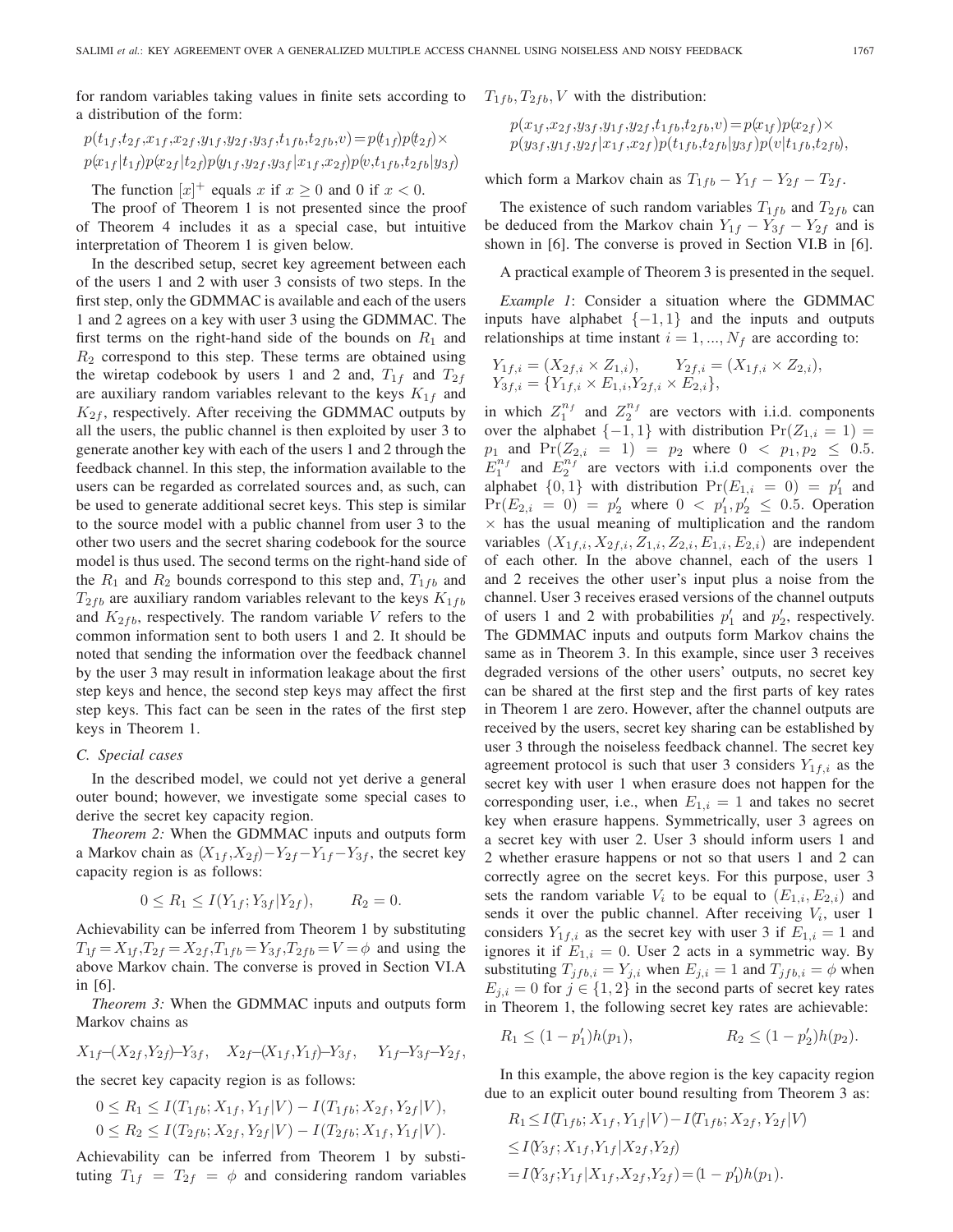

Fig. 2. Secret key sharing using GDMMAC and BC

# III. KEY AGREEMENT OVER GDMMAC USING NOISY FEEDBACK

## *A. Preliminaries*

Users 1, 2 and 3 communicate over a pair of noisy channels. In the forward direction, there is a GDMMAC from users 1 and 2 to user 3 the same as in the previous section. Instead of the noiseless feedback channel, there is a noisy broadcast channel (BC) from user 3 to users 1 and 2 in the backward direction where user 3 governs input  $X_{3b}$  of the BC with probability distribution  $P_{Y_{1b},Y_{2b}|X_{3b}}$ , and outputs  $Y_{1b}$  and  $Y_{2b}$ are seen by users 1 and 2, respectively. The same as in the previous section, users 1 and 2 intend to share secret keys with user 3 where user 1 is the eavesdropper of user 2's key and vice versa.

We represent the formal definition of the described secret key sharing as shown in Fig.2.

*Step 1*)  $n_f$  uses of the GDMMAC: The same as Step 1 in the noiseless feedback setup.

*Step* 2)  $n_b$  uses of the BC: User 3 generates keys  $K_{1b}^{tot}$  and  $K_{2b}^{tot}$ , as stochastic functions of  $Y_{3f}^{n_f}$  to share with users 1 and 2, respectively, and then, determines the  $i$ -th channel input  $X_{3b,i}$  to the BC for  $i = 1,2,...,n_b$  as a stochastic mapping of  $Y_{3f}^{n_f}$ . By receiving  $Y_{1b}^{n_b}$  and  $Y_{2b}^{n_b}$  over the BC by users 1 and 2, estimates  $\hat{K}_{1b}^{tot}$  and  $\hat{K}_{2b}^{tot}$  are produced as deterministic functions of information available at each of these two users.

After these steps, the key pair  $(K_{1f}, K_{1b}^{tot})$  is shared be-<br>een user 1 and user 3 and the key pair  $(K_{0f}, K^{tot})$  is shared tween user 1 and user 3 and the key pair  $(K_{2f}, K_{2b}^{tot})$  is shared<br>between user 2 and user 3 All the above keys take values in between user 2 and user 3. All the above keys take values in some finite sets. Now, we state the conditions that should be met in the described secret key sharing framework.

*Definition 3:* In the proposed secret key sharing model,  $(R_1, R_2)$  is an achievable key rate pair if for every  $\varepsilon > 0$  and sufficiently large  $n_f$  and  $n_b$ , there exists a secret key sharing code such that:

$$
\frac{1}{n_f + n_b} H(K_{1f}, K_{1b}^{tot}) > R_1 - \varepsilon, \frac{1}{n_f + n_b} H(K_{2f}, K_{2b}^{tot}) > R_2 - \varepsilon
$$
\n(5)

$$
\Pr\{(K_{if}, K_{ib}^{tot}) \neq (\hat{K}_{if}, \hat{K}_{ib}^{tot})\} < \varepsilon, i = 1, 2 \tag{6}
$$

$$
\frac{1}{n_f + n_b} I(K_{1f}, K_{1b}^{tot}; K_{2f}, X_{2f}^{n_f}, Y_{2f}^{n_f}, Y_{2b}^{n_b}) < \varepsilon \tag{7}
$$

$$
\frac{1}{n_f + n_b} I(K_{2f}, K_{2b}^{tot}; K_{1f}, X_{1f}^{n_f}, Y_{1f}^{n_f}, Y_{1b}^{n_b}) < \varepsilon. \tag{8}
$$

The above equations have the same meaning as their counterparts in Definition 1.

The secret key capacity region is defined the same way as in Definition 2.

## *B. Main Results*

First, we define parameters with a brief interpretation given after the formulation of Theorem 4:

$$
\alpha \triangleq \frac{n_f}{n_f + n_b}, \qquad \bar{\alpha} \triangleq 1 - \alpha, \qquad \beta \triangleq \frac{n_b}{n_f} = \frac{1}{\alpha} - 1
$$
  
\n
$$
R_{1f} \triangleq \alpha [I(T_{1f}; Y_{3f} | T_{2f}) - I(T_{1f}; X_{2f}, Y_{2f}, T_{2fb}, V | T_{2f})]^+,
$$
  
\n
$$
R_{1fb} \triangleq \alpha [I(T_{1fb}; X_{1f}, Y_{1f} | T_{1f}, V) - I(T_{1fb}; X_{2f}, Y_{2f}, T_{2f}, T_{2fb} | T_{1f}, V)]^+,
$$
  
\n
$$
R_{2f} \triangleq \alpha [I(T_{2f}; Y_{3f} | T_{1f}) - I(T_{2f}; X_{1f}, Y_{1f}, T_{1fb}, V | T_{1f})]^+,
$$
  
\n
$$
R_{2fb} \triangleq \alpha [I(T_{2fb}; X_{2f}, Y_{2f} | T_{2f}, V) - I(T_{2fb}; X_{1f}, Y_{1f}, T_{1f}, T_{1fb} | T_{2f}, V)]^+,
$$
  
\n
$$
R_{12f} \triangleq \alpha [I(T_{1f}, T_{2f}; Y_{3f}) - I(T_{1f}; X_{2f}, Y_{2f}, T_{2fb} | T_{2f}) - I(T_{2f}; X_{1f}, Y_{1f}, T_{1fb} | T_{1f})]^+,
$$
  
\n
$$
R_{1b} \triangleq \bar{\alpha} [I(T_{1b}; Y_{1b} | U) - I(T_{1b}; Y_{2b}, T_{2b} | U)]^+,
$$
  
\n
$$
R_{2b} \triangleq \bar{\alpha} [I(T_{2b}; Y_{2b} | U) - I(T_{2b}; Y_{1b}, T_{1b} | U)]^+
$$
  
\n(9)

*Theorem 4:* In the described setup, all key rates in the closure of the convex hull of the set of all pairs  $(R_1, R_2)$ that satisfy the following region, are achievable:

$$
R_1 \ge 0, R_2 \ge 0
$$
  
\n
$$
R_1 \le R_{1f} + R_{1fb} + R_{1b}, \qquad R_2 \le R_{2f} + R_{2fb} + R_{2b},
$$
  
\n
$$
R_1 + R_2 \le R_{12f} + R_{1fb} + R_{2fb} + R_{1b} + R_{2b},
$$
\n(10)

subject to the constraints in  $(11)$  on the top of the next page, for any  $0 \lt \alpha \lt 1$  and random variables taking values in finite sets according to a distribution of the form:

 $p(t_{1f}, t_{2f}, x_{1f}, x_{2f}, y_{1f}, y_{2f}, y_{3f}, t_{1fb}, t_{2fb}, v, u, t_{1b}, t_{2b}, x_{3b}, y_{1b}, y_{2b})=$  $p(t_{1f})p(t_{2f})p(x_{1f} | t_{1f})p(x_{2f} | t_{2f})p(y_{1f}, y_{2f}, y_{3f} | x_{1f}, x_{2f}) \times$  $p(v, t_{1fb}, t_{2fb}|y_{3f})p(u, t_{1b}, t_{2b})p(x_{3b}|t_{1b}, t_{2b}, u)p(y_{1b}, y_{2b}|x_{3b}).$ 

The proof of Theorem 4 is given Appendix I. Here, the justification of the above rates is given. As seen in (10), user 1's secret key rate consists of three components. The first term,  $R_{1f}$ , is the rate of the key  $(K_{1f})$  that can be generated by user 1 and shared between user 1 and user 3 in the forward direction using only the GDMMAC. The wiretap codebook is used for this step, and the same as in Theorem 1,  $T_{1f}$  and  $T_{2f}$  are auxiliary random variables related to the keys of this step. The second term,  $R_{1fb}$ , is the rate that could be generated from the correlated observations received from GDMMAC; meaning that the channel outputs of the GDMMAC can be regarded as correlated source observations at the users for secret key generation. The secret sharing codebook for the source model is used for this step. For this purpose, user 3 generates  $K_{1fb}$ as a function of the received output from GDMMAC for sharing with user 1 and the required information should be sent by user 3 over the BC in the backward direction. The same as in Theorem 1,  $T_{1fb}$  and  $T_{2fb}$  are auxiliary random variables related to the keys of this step and the random variable V refers to the common information sent to both users 1 and 2. Unlike in Theorem 1, the feedback channel is noisy and the required information sent by user 3 should satisfy the constraints of the BC. The rates of the information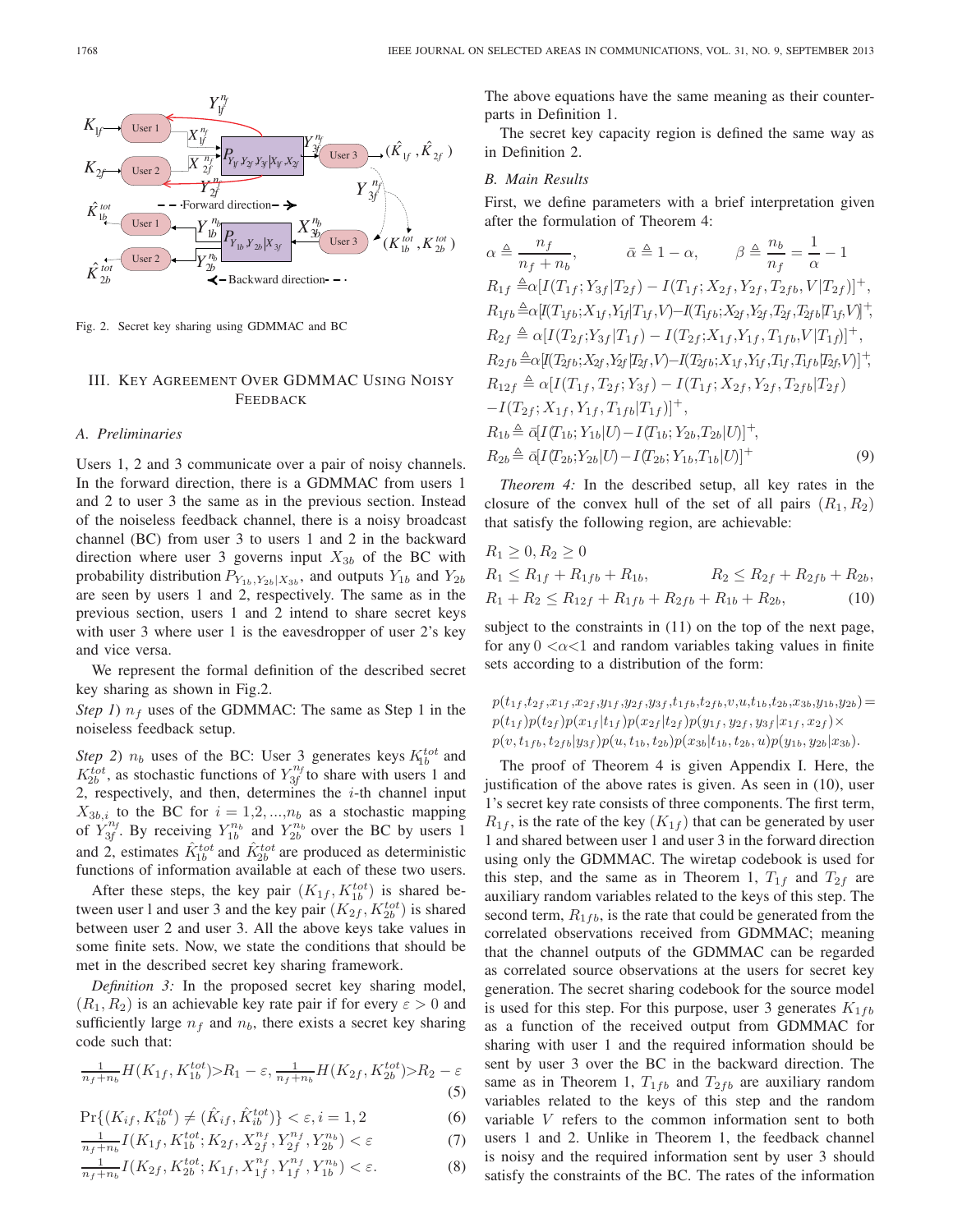$\max\{I(V; Y_{3f} | X_{1f}, Y_{1f}, T_{1f}), I(V; Y_{3f} | X_{2f}, Y_{2f}, T_{2f})\} \leq \beta \min\{I(U; Y_{1b}), I(U; Y_{2b})\}$  $\max\{I(V;Y_{3f} | X_{1f}, Y_{1f}, T_{1f}), I(V;Y_{3f} | X_{2f}, Y_{2f}, T_{2f})\} + I(T_{1fb};Y_{3f} | V, X_{1f}, Y_{1f}, T_{1f}) \leq \beta I(U,T_{1b};Y_{1b}),$  $\max\{I(V;Y_{3f} | X_{1f},Y_{1f},T_{1f}),I(V;Y_{3f} | X_{2f},Y_{2f},T_{2f})\}+I(T_{2fb};Y_{3f} | V,X_{2f},Y_{2f},T_{2f}) \leq \beta I(U,T_{2b};Y_{2b}),$ max{I(V;Y3<sup>f</sup> <sup>|</sup>X1<sup>f</sup> ,Y1<sup>f</sup> ,T1<sup>f</sup> ),I(V;Y3<sup>f</sup> <sup>|</sup>X2<sup>f</sup> ,Y2<sup>f</sup> ,T2f)}+I(T1f b; <sup>Y</sup>3<sup>f</sup> <sup>|</sup>V,X1<sup>f</sup> ,Y1<sup>f</sup> ,T1f)+I(T2f b;Y3<sup>f</sup> <sup>|</sup>V,X2<sup>f</sup> ,Y2<sup>f</sup> ,T2f)+  $I(T_1_{fb};T_2_{fb}|V,Y_3_f) \leq \beta[\min\{I(U;Y_{1b}),I(U;Y_{2b})\}+I(T_{1b};Y_{1b}|U)+I(T_{2b};Y_{2b}|U)-I(T_{1b};T_{2b}|U)\},$  (11)

to be transmitted by user 3 are on the left-hand sides of (11) according to Wyner-Ziv coding for this problem and this information should be subject to rate limitations of the BC with common message in the backward direction which is shown as the Marton-Gelfand-Pinsker region [10] on the righthand sides of (11). The third component,  $R_{1b}$ , is the rate of the key  $(K_{1b})$  that can be shared between users 1 and 3 exploiting the inherent secrecy of the BC and using the wiretap codebook.  $T_{1b}$  and  $T_{2b}$  are auxiliary random variables relevant to the keys of this step and the random variable  $U$  refers to the common message sent to both users 1 and 2. Hence, a combination of secret sharing codebook, Gelfand-Pinsker coding, Wyner-Ziv coding and wiretap codebook is used in the backward direction. In this sense, the total key shared between user 1 and user 3 in the backward direction i.e.,  $K_{1b}^{tot}$  in Definition 3, constitutes of two keys  $K_{1fb}$  and  $K_{1b}$ . User 2's key rate and the sum rate can be justified in the same way.

*Remark 1:* If we cancel the BC by setting  $X_{3b} = Y_{1b} =$  $Y_{2b}= T_{1b}= T_{2b}= T_{1fb}= T_{2fb}= U= V= \phi$  in Theorem 4, the region reduces to the secrecy rate region of the GDMMAC with two confidential messages as discussed in [4] where the transmitters are eavesdropper with respect to each other.

*Remark 2:* If we cancel the GDMMAC by setting  $T_{1f}$  =  $T_{2f} = X_{1f} = X_{2f} = Y_{1f} = Y_{2f} = Y_{3f} = T_{1fb} = T_{2fb} = V = \phi$  in Theorem 4, the region reduces to the secrecy rate region of the BC with two confidential messages as discussed in [8] where the BC's receivers are eavesdroppers with respect to each other.

*Remark 3:* If we convert the BC to a noiseless public channel with sufficiently large capacity in the backward direction by setting  $T_{1b} = T_{2b} = \phi, U =$  $X_{3b} = Y_{1b} = Y_{2b}$  and considering  $H(X_{3b})$  greater than  $\max(H(Y_{3f} | X_{1f}, Y_{1f}), H(Y_{3f} | X_{2f}, Y_{2f}))$  in Theorem 4, the region reduces to the secret key rate region of the GDMMAC with noiseless feedback channel as in Theorem 1. Hence, in the proof of Theorem 4, if we relax Gelfand-Pinsker coding as well as the wiretap codebook related to the BC, then the proof holds for noiseless feedback and thus results in Theorem 1.

## *C. Special Case*

In this section, we derive the secret key capacity region for a special case.

*Theorem 5:* When the GDMMAC and BC inputs and outputs form Markov chains as  $(X_{1f}, X_{2f}) - Y_{2f} - Y_{1f} - Y_{3f}$ and  $X_{3b}-Y_{1b}-Y_{2b}$ , the secret key capacity region is the set of all rate pairs  $(R_1, R_2)$  that satisfy:

 $R_1 \leq \alpha I(T_{1fb}; Y_{1f} | Y_{2f}) + \bar{\alpha} I(X_{3b}; Y_{1b} | Y_{2b}),$   $R_2 = 0,$ subject to the constraint:

 $I(T_{1fb}; Y_{3f} | Y_{1f}) \leq \beta I(X_{3b}; Y_{1b})$ 

for random variables taking values in finite sets according to

a distribution of the form:

$$
p(x_{1f}, x_{2f}, y_{1f}, y_{2f}, y_{3f}, t_{1fb}, x_{3b}, y_{1b}, y_{2b}) = p(x_{1f})p(x_{2f}) \times p(y_{1f}, y_{2f}, y_{3f} | x_{1f}, x_{2f})p(t_{1fb} | y_{3f})p(x_{3b})p(y_{1b}, y_{2b} | x_{3b})
$$

Achievability can be inferred from Theorem 4 by substituting  $T_{1f} = T_{2f} = T_{2f} = T_{2b} = U = V = \phi, T_{1b} = X_{3b}$ , and using the above Markov chains. The converse is proved in Appendix II.

In this case, due to Markov chains  $(X_{1f}, X_{2f}) - Y_{2f} - Y_{3f}$ and  $(X_{1f}, X_{2f}) - Y_{1f} - Y_{3f}$ , none of users 1 and 2 can share a secret key with user 3 in the forward direction using just the GDMMAC. However, after the GDMMAC outputs are received in the forward direction by the three users, secret key sharing can be established by user 3 through the noisy BC. For this purpose, user 3 uses the correlation between the received output from the GDMMAC to share a secret key to user 1. The required information is sent to user 1 over the backward BC by user 3 and the rate constraint in Theorem 5 is due to this fact. It is evident that no secret key can be shared between user 3 and user 2 using the GDMMAC outputs due to Markov chain  $Y_{2f} - Y_{1f} - Y_{3f}$ . At the same time, user 3 can agree on another secret key with user 1 exploiting the inherent secrecy of the backward BC which is in favor of user 1 due to Markov chain  $X_{3b}-Y_{1b}-Y_{2b}$ . As none of the channels are in favor of user 2, no secret key can be shared between user 2 and user 3. With these arguments, achievability of the above region is justified.

In the following, a practical example of secret key sharing in our framework is presented.

*Example 2*: Consider binary GDMMAC and BC with all channels inputs and outputs alphabets over  $\{0,1\}$ . The GDM-MAC and BC input-output relationships at time instant  $i$  are according to:

$$
Y_{2f,i} = X_{1f,i} \cdot X_{2f,i}, Y_{1f,i} = Y_{2f,i} \oplus E_{1,i}, Y_{3f,i} = Y_{1f,i} \oplus E_{2,i},
$$
  
\n
$$
Y_{2h,i} = X_{3h,i} \oplus E_{3,i}, Y_{1h,i} = Y_{2h,i} \oplus E_{4,i},
$$

 $Y_{2b,i} = X_{3b,i} \oplus E_{3,i},$   $Y_{1b,i} = Y_{2b,i} \oplus E_{4,i},$ <br>in which  $E_{j,i}$  is a binary random variable with the distribution  $Pr(E_{j,i}=1)=p_j$  where  $0 < p_j \le 0.5$  for  $j = 1, ..., 4$ . The random variables  $E_{j,i}$  for  $j = 1, \dots, 4$  are independent of each other. In this example, it can be seen that no secret key can be shared using just the GDMMAC in the forward direction due to Markov chain between the channel inputs and outputs of GDMMAC. However, the channel outputs of the GDMMAC can be used by user 3 as source observations and secret key agreement can be established between users 3 and 1 due to the Markov chain  $Y_{2f} - Y_{1f} - Y_{3f}$ . In fact, the correlation between the noises received by users 1 and 3 from GDMMAC is the potential to generate secrecy and this necessitates sending the required information of the source common randomness through the BC from user 3 to user 1. It should be noted that due to the Markov chain  $X_{3b}-Y_{2b}-Y_{1b}$ , the backward channel is favorable for user 2 to generate secrecy. Indeed, the backward channel from user 3 to user 1 just serves as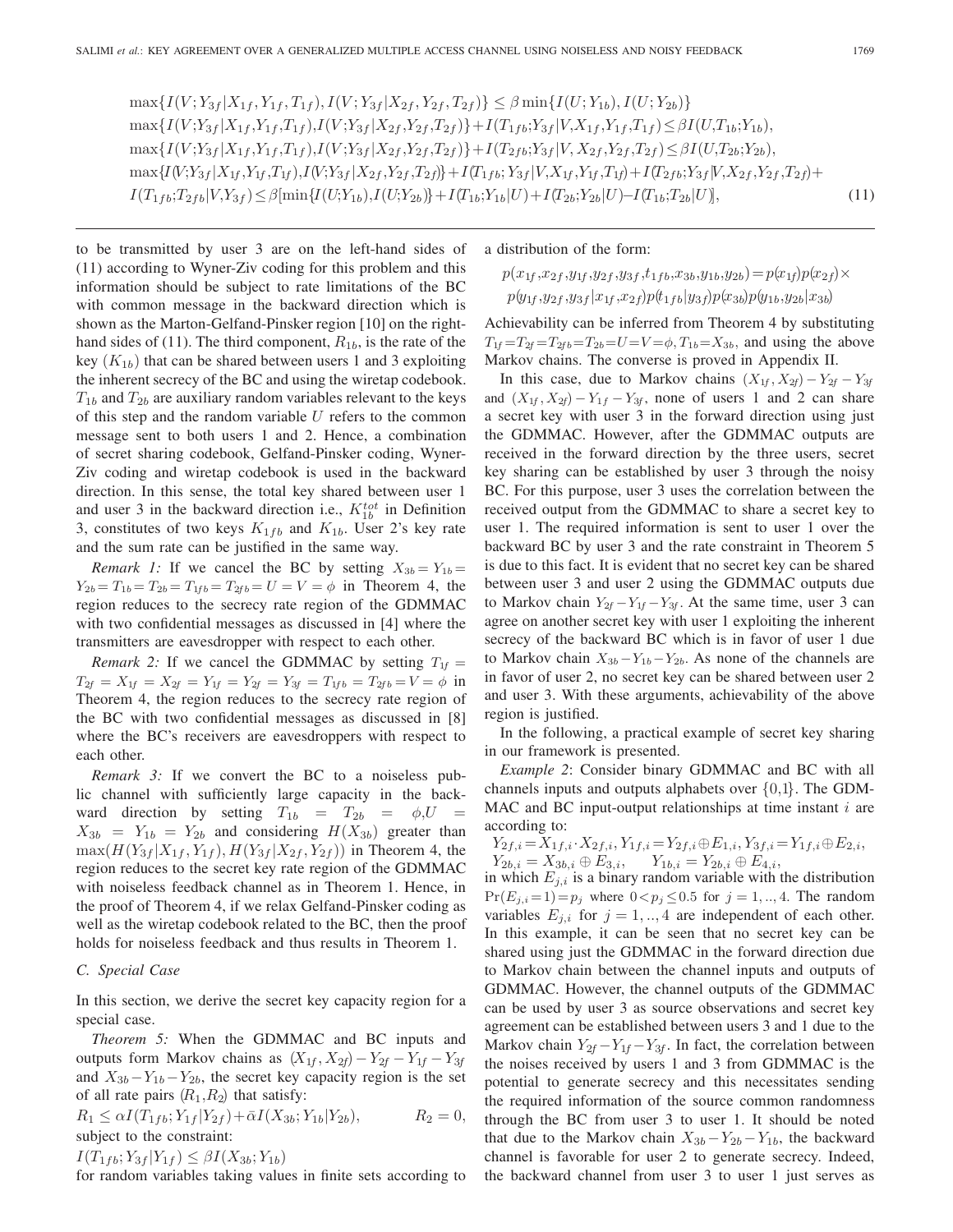

Fig. 3. The secret key rate regions of noisy feedback for different values of noise *p*4

a public channel with limited capacity. In this example, we assume fixed value for the parameter  $p_i$  for  $j = 1, 2, 3$  and investigate the impact of varying  $p_4$  on the secret key rate region. By substituting  $T_{1f}=T_{2f}=T_{2fb}=T_{1b}=V=\phi, T_{2b}=X_{3b}$ in Theorem 4, the secret key rate region is shown for six values of  $p_4$  in Fig. 3. For  $p_4 = 0$ , the users 1 and 2 receive same outputs from the BC and so no secret key can be shared between users 2 and 3. In this state, the BC serves as a public channel with limited capacity from user 3 to user 1 to send the required information and assuming  $h(p_2)+h(p_3) < 1$ , we have  $R_1 \leq h(p_1 * p_2) - h(p_2)$  where  $p_1 * p_2 = p_1 + p_2 - 2p_1p_2$ . As  $p_4$  increases, the secret key rate between users 3 and 2 would increase as user 1 receives a more noisy output from BC with respect to user 2's received output. On the other hand, increment of  $p_4$  worsen the backward channel from user 3 to 1 and hence, less information can be sent from user 3 to user 1 and this results in reducing the secret key rate between users 3 and 1. Therefore, increment of  $p_4$  has a two-side effect on the secret key rate region. As  $p_4$  reaches to 0.5, the backward channel from user 3 to user 1 becomes a completely random channel and the secret key sharing would be possible just between users 3 and 2 and we have  $R_2 \leq 1 - h(p_3)$ .

### IV. GAUSSIAN CHANNELS

In this section, we consider secret key sharing in the described setups where the channels are Gaussian. To clarify the effect of using feedback, first, we investigate the Gaussian case where there is a correlation between the noises received by users 1 and 3 over the Gaussian MAC. We examine noiseless and noisy feedback in Examples 3 and 4, respectively. Then the general scenario with independent noises is considered.

*Example 3* (noiseless feedback): Consider a Gaussian MAC described by:

 $Y_{3f,i} = X_{1f,i} + X_{2f,i} + E_{3f,i},$  $Y_{1f,i} = X_{1f,i} + X_{2f,i} + E_{3f,i} + E_{1f,i},$  $Y_{2f,i} = X_{1f,i} + X_{2f,i} + E_{2f,i},$ <br>which  $E_{i,f} \sim N(0, N_{i,f})$ 

in which  $E_{if} \sim \mathcal{N}(0, N_{if})$  for  $i = 1, 2, 3$  and are all<br>i.i.d. Power constraints  $P_i$  and  $P_2$  hold for users 1 and 2 i.i.d.. Power constraints  $P_1$  and  $P_2$  hold for users 1 and 2, respectively. This Gaussian MAC can be realized in a wireless environment where user 3, as a base station, receives the output and then sends versions of this output to the other

users. The setup between the users is in such a way that user 3 amplifies the received output and retransmits it to user 1. This amplify-and-forward strategy results in correlated noises between users 1 and 3. On the other hand, user 3 computes the sum of the signals sent by users 1 and 2 and sends it to user 2. Hence, by using this compute-and-forward strategy by user 3, user 2 receives an independent noise through the Gaussian MAC.

In this example, user 1 receives a degraded version of user 3's output through the generalized MAC. In other words, there is a Markov chain as  $Y_{2f} - (X_{1f}, X_{2f}) - Y_{3f} - Y_{1f}$  between the channel inputs and outputs of the generalized MAC. The correlation between the output noises of user 1 and 3 can be exploited by user 3 to increase the rate of the secret key shared between them.

By the standard arguments corresponding to the discrete channel arguments, the obtained results can be extended to the Gaussian case. By substituting  $T_{1f} = X_{1f}$ ,  $T_{2f} = X_{2f}$ ,  $T_{1fb} =$  $Y_{3f}$ ,  $T_{2fb} = V = \phi$  in Theorem 1 the secret key rate pair  $(A_1, 0)$  is achievable and by substituting  $T_{1f} = X_{1f}$ ,  $T_{2f} =$  $X_{2f}$ ,  $T_{1fb} = T_{2fb} = V = \phi$  in Theorem 1 the secret key rate pair  $(0, A_2)$  is achievable where:

$$
A_1 = 0.5\left( \left[ \log\left(1 + \frac{P_1}{N_3 f} \right) - \log\left(1 + \frac{P_1}{N_2 f} \right) \right] + \log\left(1 + \frac{(N_{3f} - N_{1f})P_2 + N_{2f}}{(P_2 + N_{3f})N_{1f}} \right) \right),
$$
  
\n
$$
A_2 = 0.5 \log\left(1 + \frac{N_{1f}P_2}{N(P_2 + N_{1f} + N_{3f})}\right).
$$

After convexification, the key rate region is obtained as:

$$
0 \le R_1
$$
,  $0 \le R_2$ ,  $\frac{R_1}{A_1} + \frac{R_2}{A_2} \le 1$ .

In this example, if there is no feedback channel, the key rate region would be the same as above with the difference in equations given as  $A_1 = 0.5([\log(1 + \frac{P_1}{N_3}) - \log(1 + \frac{P_1}{N_2})]^+$ .<br>Frample 4 (poisy feedback): Consider the Gaussian MAC

*Example 4* (noisy feedback): Consider the Gaussian MAC as in Example 3 and the BC described by:

$$
Y_{1b,i} = X_{3b,i} + E_{1b,i}, \qquad Y_{2b,i} = X_{3b,i} + E_{2b,i},
$$

in which  $E_{jb} \sim \mathcal{N}(0, N_{jb})$  for  $j = 1, 2$  and are all i.i.d.. We assume that  $N_{ci} \leq N_{ci}$ . Bower constraints  $P_i$ ,  $P_2$  and  $P_3$  hold assume that  $N_{2b} \leq N_{1b}$ . Power constraints  $P_1$ ,  $P_2$  and  $P_3$  hold for users 1, 2 and 3, respectively. The same Markov chain as in Example 3 holds and due to the correlation between the noises received over the generalized MAC, user 3 sends information through the feedback channel to increase secrecy, but, in this example, the required information sent by user 3 should be subject to the rate constraint of the backward BC from user 3 to user 1. Hence, we cannot set  $T_{1fb} = Y_{3f}$  anymore as it may exceed the rate of the backward channel from user 3 to user 1. To apply this rate constraint, we take  $Y_{3f} = U_{1f} + D_{1f}$ in Theorem 4 where  $U_{1f} \sim \mathcal{N}(0, P_{1f}), D_{1fb} \sim \mathcal{N}(0, P_1 + P_2 +$  $N_{3f} - P_{1f}$  and  $U_{1f}$  is independent of  $D_{1f}$ . In fact  $U_{1f}$  is part of  $Y_{3f}$  that can be sent through the BC by user 3 to user 1. On the other hand, the backward BC as a scalar Gaussian broadcast channel can be considered as a degraded broadcast channel and without loss of generality, we take  $X_{3b} = U_{1b} +$  $D_{1b}$  in Theorem 4 where  $U_{1b} \sim \mathcal{N}(0, P_{1b}), D_{1b} \sim \mathcal{N}(0, P_3 - P_{1b})$ and  $U_{1b}$  is independent of  $D_{1b}$ . In this degraded BC,  $U_{1b}$  is part of  $X_{3b}$  that can be decoded by both users 1 and 2 and the required information is sent by user 3 through that. It is obvious that due to  $N_{2b} \leq N_{1b}$ , no secret key can be shared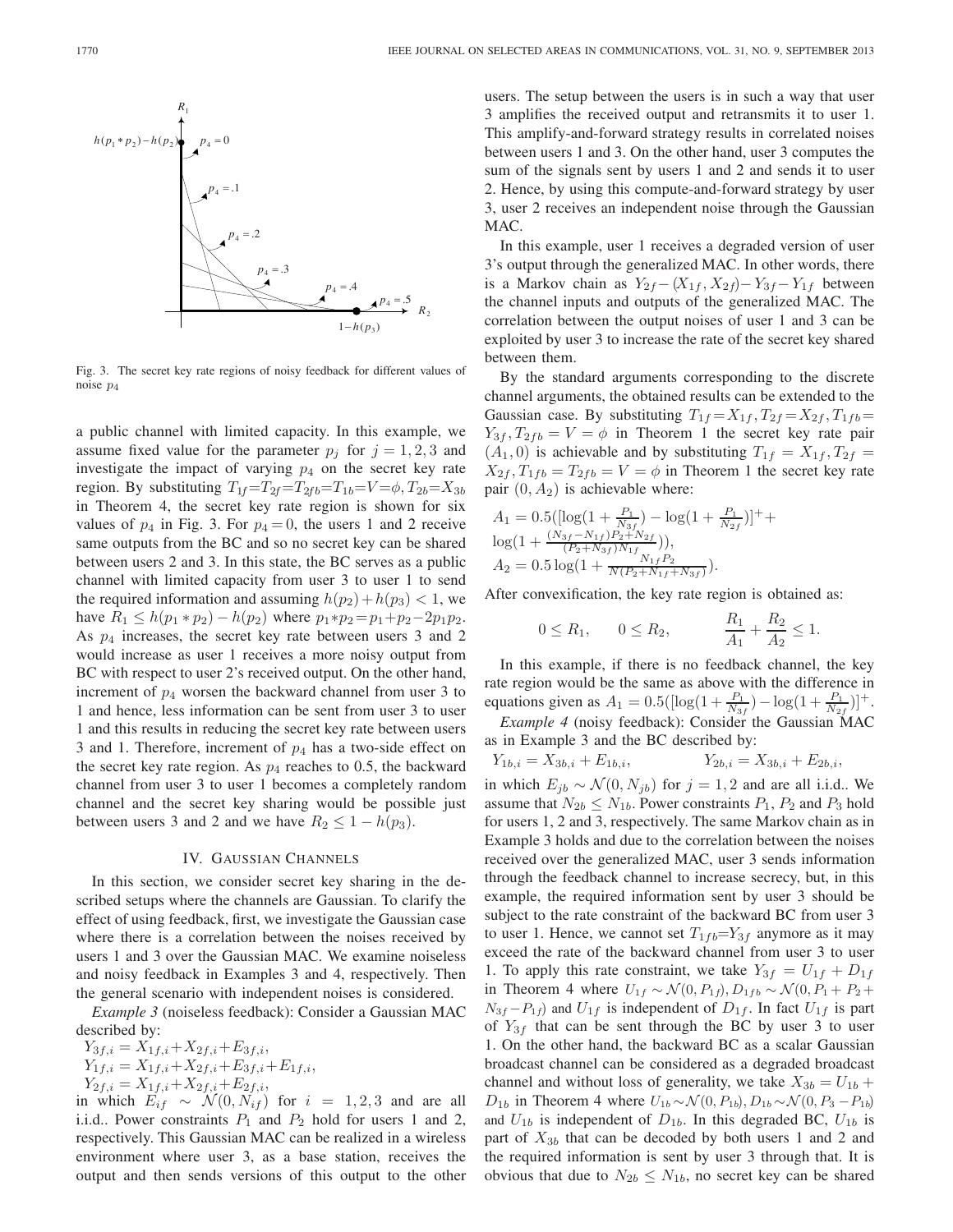

Fig. 4. The effect of feedback for correlated noises over the generalized MAC

between user 3 and user 1 using the inherent secrecy of the BC. By substituting  $T_{1f} = X_{1f}$ ,  $T_{2f} = X_{2f}$ ,  $V = T_{2fb} = T_{1b} =$  $\phi$ ,  $T_{1fb} = U_{1f}$ ,  $U = U_{1b}$ ,  $T_{2b} = X_{3b}$  in Theorem 4, we deduce Proposition 1.

*Proposition 1:* Substituting auxiliary random variables as described, the key rate region on the top of the next page is achievable.

For the values  $P_1 = P_2 = P_3 = 50, N_{1f} = .5, N_{2f} = 2, N_{3f} =$  $1, N_{1b}= 2, N_{2b}= 1$  the rate regions are depicted in Fig. 4 in the cases of no feedback, noiseless feedback and noisy feedback. It can be seen that using the noiseless feedback channel strictly enlarges the secret key rate region when the received noises over the generalized MAC are correlated. When the feedback is noisy, even though the information sent by user 3 to user 1 should satisfy the rate constraint, the inherent secrecy of the noisy BC is useful to increase the rate of the key shared between users 2 and 3. In this example, the noisy nature of the feedback channel almost does not adversely affect the key rate between users 3 and 1 in comparison with the noiseless case and also has a desirable effect on the key rate between users 3 and 2. Although it may seem that the noisy feedback is less useful than the noiseless one, in the case of secret sharing it may be advantageous.

In the following we consider the general Gaussian case where each of the three users receives independent noise through the generalized multiple access channel as in [9].

*Example 5* (noiseless feedback): Consider a Gaussian MAC described by:

$$
Y_{3f,i} = X_{1f,i} + X_{2f,i} + E_{3f,i}, \quad Y_{1f,i} = X_{1f,i} + X_{2f,i} + E_{1f,i},
$$
  

$$
Y_{2f,i} = X_{1f,i} + X_{2f,i} + E_{2f,i},
$$

in which the noises distributions and the power constraints are defined similarly to Example 3. In this example, different situations are possible according to the values of the received noises by the users. By substituting the auxiliary random variables in three manners:

$$
T_{1fb} = Y_{3f}, T_{1f} = T_{2f} = T_{2fb} = V = \phi,
$$

$$
T_{2fb} = Y_{3f}, T_{1f} = T_{2f} = T_{1fb} = V = \phi,
$$
  
and  $T_{1f} = X_{1f}, T_{2f} = X_{2f}, T_{1fb} = T_{2fb} = V = \phi$ 

in Theorem 1 and convexifying the region, the following key rate region is achievable:

$$
0 \le R_1
$$
,  $0 \le R_2$ ,  $\frac{R_1}{A_1} + \frac{R_2}{A_2} \le 1$ .

where:

$$
A_1 = 0.5 \max\left( [\log\left(1 + \frac{P_1}{N_{3f}}\right) - \log\left(1 + \frac{P_1}{N_{2f}}\right) ]^+, \right. \n\log\left(1 + \left[ \frac{P_1 P_2 (N_{2f} - N_{1f}) + N_{1f} N_{2f} (P_1 - P_2)}{(P_1 + N_{2f})(P_2 (N_{1f} + N_{3f}) + N_{1f} N_{3f})} ]^+\right)\right), \nA_2 = 0.5 \max\left( [\log\left(1 + \frac{P_2}{N_{3f}}\right) - \log\left(1 + \frac{P_2}{N_{1f}}\right) ]^+, \right. \n\log\left(1 + \left[ \frac{P_1 P_2 (N_{1f} - N_{2f}) + N_{1f} N_{2f} (P_2 - P_1)}{(P_2 + N_{1f})(P_1 (N_{2f} + N_{3f}) + N_{2f} N_{3f})} ]^+\right)\right).
$$

In this example, if there is no feedback channel, the key rate region would be the same as above with the difference in equations given as  $A_1 = 0.5([\log(1 + \frac{P_1}{N_3f}) - \log(1 + \frac{P_1}{N_2f})]^+$ and  $A_2 = 0.5($ [log(1 +  $\frac{P_2}{N_3f}$ ) – log(1 +  $\frac{P_2}{N_1f}$ )<sup>+</sup>.

*Example 6* (noisy feedback): Consider the general Gaussian MAC as in Example 5 and the BC described in Example 4. Even though the received noises over the generalized MAC are independent, using the feedback is useful in the same way as in Example 5, but with the difference that we should consider the rate constraint of the feedback channel. Without loss of generality, we assume  $N_{2b} \leq N_{1b}$ . With the same arguments as in Example 4, we take  $Y_{3f} = U_{1f} + D_{1f} = U_{2f} + D_{2f}$  in Theorem 4 where  $U_{if} \sim \mathcal{N}(0, P_{if}), D_{ifb} \sim \mathcal{N}(0, P_1 + P_2 + N_{3f} P_{if}$ ) and  $U_{if}$  is independent of  $D_{if}$  for  $i = 1, 2$ . By substituting the auxiliary random variables in three manners:

$$
T_{1fb} = U_{1f}, T_{1b} = X_{3b}, T_{1f} = T_{2f} = T_{2fb} = V = T_{2b} = \phi,
$$
  
\n
$$
T_{2fb} = U_{2f}, T_{2b} = X_{3b}, T_{1f} = T_{2f} = T_{1fb} = V = T_{1b} = \phi,
$$
  
\nand 
$$
T_{1f} = X_{1f}, T_{2f} = X_{2f}, T_{2b} = X_{3b}, T_{1b} = T_{1fb} = T_{2fb} = V = \phi
$$

in Theorem 4 and convexifying the region, we deduce Proposition 2.

*Proposition 2:* Substituting auxiliary random variables as described before, the key rate region on the next page is achievable.

To numerically analyze the independent noises over the generalized MAC, we consider three cases for Examples 5 and 6. These cases include  $N_{3f} < N_{1f} < N_{2f}$ ,  $N_{1f} < N_{3f} < N_{2f}$  and  $N_{1f} < N_{2f} < N_{3f}$ . In all the three cases, we have  $N_{1f} < N_{2f}$ . The other three possible cases can be symmetrically analyzed. The values of these noise variances are taken as 1, 1.5 and 2, in the increasing order. The values of the power constraints and the broadcast channel noises are the same as the values considered in Examples 3 and 4. The numerical results are shown in Fig. 5. According to Fig. 5(a), in the case that the noises received by users 1 and 2 over the generalized MAC are greater than the one received by user 3, using the noiseless feedback does not benefit the key rates. In the second case, according to Fig. 5(b), using the noiseless feedback strictly increases the achievable key rate of user 1. In this case, user 2 does not achieve any non-zero key rate unless the noisy feedback is used. In the third case, it is seen that without feedback, any rate pair other than  $(0,0)$  would not be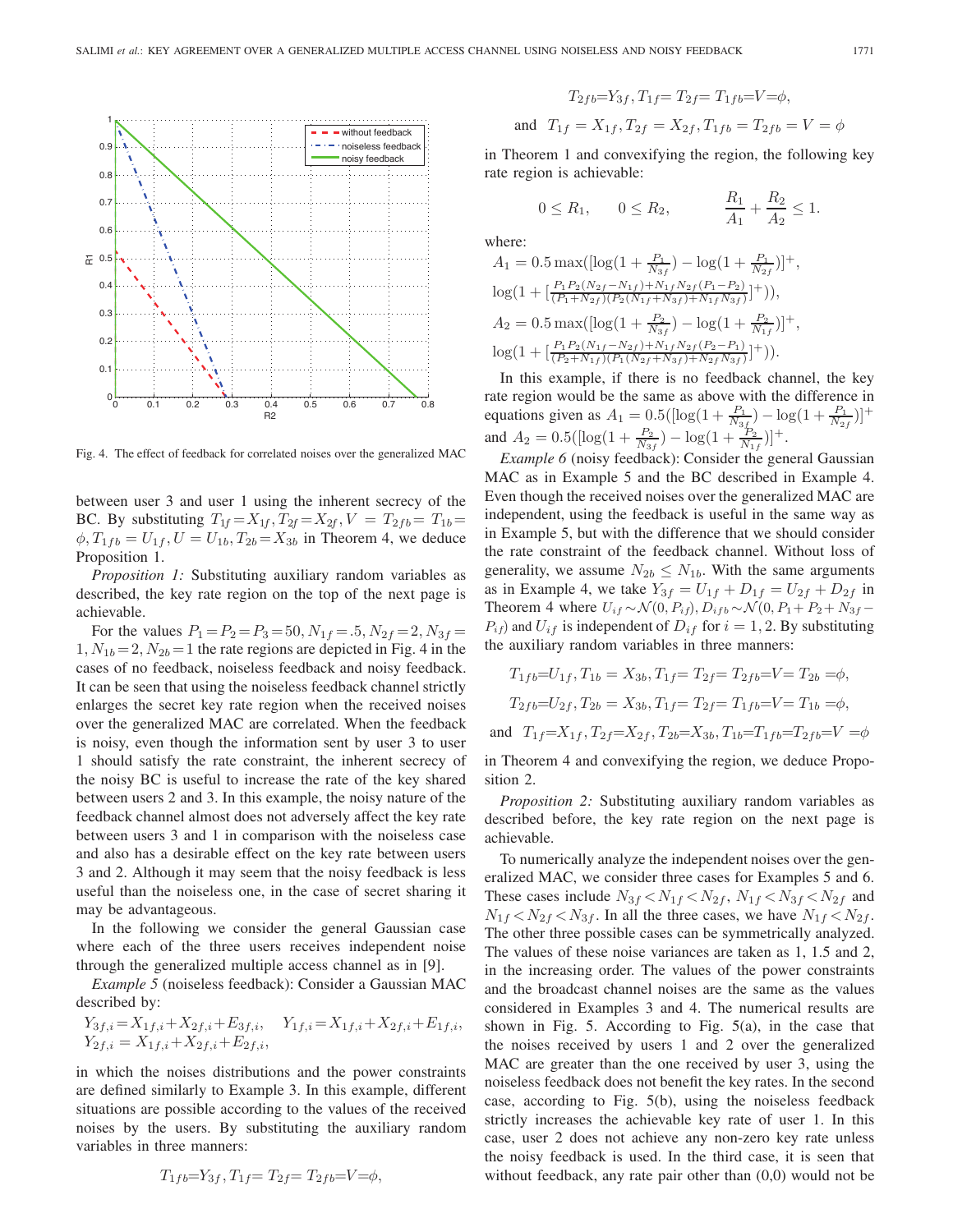$$
\begin{array}{ll} R_1>0, R_2>0, & \mbox{The rate region of Example 4} \\ R_1 \leq \frac{1}{2}[\log(1+\frac{P_1}{N_{3f}})-\log(1+\frac{P_1}{N_{2f}})]^+ + \frac{1}{2}\log(1+\frac{P_{1F_{3f}}P_{3f}}{(P_1+P_2+N_{3f})^2(P_2+N_{1f}+N_{3f})-P_{1f}(P_1N_{1f}+P_2+N_{3f})(P_1+P_2+N_{3f})}) ),\\ R_2 \leq \frac{1}{2}\log(1+\frac{P_{3f}[N_{1f}(P_2+N_{3f})(P_1+P_2+N_{3f})+(P_1+P_2+N_{3f}-P_{1f})}{N_{3f}[N_{1f}(P_2+N_{3f})(P_1+P_2+N_{3f})+(P_2+N_{3f})^2+P_1(P_2+N_{1f}+N_{3f}))(P_1+P_2+N_{3f}-P_{1f})} ) +\\ \frac{1}{2}\log(1+\frac{(P_3-P_{1b})(N_{1b}-N_{2b})}{N_{1b}N_{2b}+N_{2b}(P_3-P_{1b})}),\\ R_1+R_2 \leq \frac{1}{2}[\log(1+\frac{P_1(N_{2f}-P_2-N_{3f})}{(P_2+N_{3f})(P_1+N_{2f})})^+ \\ & \log(1+\frac{P_2N_{1f}(P_1+P_2+N_{3f})(P_1+P_2+N_{3f}-P_{1f})}{N_{3f}[N_{1f}(P_2+N_{3f})(P_1+P_2+N_{3f})^2+P_1(P_2+N_{1f}+N_{3f})(P_1+P_2+N_{3f}-P_{1f})] }) ]^+ +\\ \frac{P_{1f}(P_2(N_{3f}-N_{1f})+N_{3f}^2)}{2}\log(1+\frac{P_{1f}(P_2(N_{3f}-N_{1f})+N_{3f}^2)}{(P_1+P_2+N_{3f})(P_1+P_2+N_{3f})(P_1+P_2+N_{3f})})} +\frac{1}{2}\log(1+\frac{(P_3-P_{1b})(N_{1b}-N_{2b})}{N_{1b}N_{2b}+N_{2b}(P_3-P_{1b})}),\\ \end{array}
$$

subject to the constraints:

$$
P_{1f} \le P_1 + P_2 + N_{3f}, \qquad P_{1b} \le P_3,
$$
  

$$
P_{1f} N_{1f} (P_2 + N_{3f})(P_3 + N_{1b} - P_{1b}) \le P_{1b} (P_1 + P_2 + N_{3f})(P_2 + N_{1f} + N_{3f})(P_1 + P_2 + N_{3f} - P_{1f})
$$

$$
0 \le R_1
$$
,  $0 \le R_2$ ,  $\frac{R_1}{B_1} + \frac{R_2}{B_2} \le 1$ . The rate region of Example 6

Here:

$$
B_1 = 0.5 \max(\left[\log(1 + \frac{P_1}{N_{3f}}) - \log(1 + \frac{P_1}{N_{2f}})\right]^+,
$$
  
\n
$$
\log(1 + \left[\frac{P_1(P_1P_2(N_{2f} - N_{1f}) + N_{1f}N_{2f}(P_1 - P_2))}{(P_1 + P_2 + N_{3f})(P_1 + N_{2f})(P_2 + N_{1f})(P_1 + P_2 + N_{3f} - P_{1f}) + P_{1f}(P_1 + N_{2f})(P_2(N_{1f} + N_{3f}) + N_{1f}N_{3f})}\right]^+)),
$$
  
\n
$$
B_2 = 0.5[\log(1 + \frac{P_3}{N_{2b}}) - \log(1 + \frac{P_3}{N_{1b}})]^+ + 0.5 \max(\left[\log(1 + \frac{P_2}{N_{3f}}) - \log(1 + \frac{P_2}{N_{1f}})\right]^+,
$$
  
\n
$$
\frac{P_{2f}(P_1P_2(N_{1f} - N_{2f}) + N_{1f}N_{2f}(P_2 - P_1))}{(P_1 + P_2 + N_{3f})(P_1 + N_{2f})(P_2 + N_{1f})(P_1 + P_2 + N_{3f} - P_{2f}) + P_{2f}(P_2 + N_{1f})(P_1(N_{2f} + N_{3f}) + N_{2f}N_{3f})}]^+)).
$$

and subject to the constraints:

$$
P_{1f} \le P_1 + P_2 + N_{3f} \qquad P_{2f} \le P_1 + P_2 + N_{3f},
$$
  
\n
$$
P_{1f}N_{1b}(P_2(N_{1f} + N_{3f}) + N_{1f}N_{3f}) \le P_3(P_2 + N_{1f})(P_1 + P_2 + N_{3f})(P_1 + P_2 + N_{3f} - P_{1f})
$$
  
\n
$$
P_{2f}N_{2b}(P_1(N_{2f} + N_{3f}) + N_{1f}N_{3f}) \le P_3(P_1 + N_{2f})(P_1 + P_2 + N_{3f})(P_1 + P_2 + N_{3f} - P_{2f})
$$

achievable. According to Fig. 5(c), user 1 can achieve nonzero rate using noiseless feedback, however, noisy feedback should be necessarily used to make possible the key agreement between users 2 and 3.

### V. CONCLUSION

The problem of secret key sharing over a GDMMAC with feedback from the receiver to two transmitters is investigated. Inner bounds of the secret key capacity region are derived for both noiseless and noisy feedback. In some special cases of interest, the outer bound coinciding with the inner bound is also established. In the case of noisy feedback, the inherent secrecy of the BC can increase the key rates, but the constraints on the rates of the feedback information are a deterrent factor. This bilateral effect is discussed through a binary example. In a Gaussian case, the results for the cases of no feedback, noiseless feedback, and noisy feedback are discussed and mutually compared. By using essentially the same coding techniques, the results in Theorems 1 and 4 can be extended to the case where there are more than two network users and each of them intends to share a secret key with the base station hiddenly from the other users.

## APPENDIX I:PROOF OF THEOREM 4

We fix the distribution to be of the form as in Theorem 4. As described in Section III, the secret key sharing is established

in two steps;  $n_f$  uses of the GDMMAC and  $n_b$  uses of the BC. In continue, we describe code construction, encoding and decoding of the two steps separately.

First, we consider using the GDMMAC. Users 1 and 2 independently generate typical sequences  $t_{1f}^{n_f}$  and  $t_{2f}^{n_f}$ , respectively, each with probability  $p(t_{jf}^{n_f}) = \prod_{i=1}^{n_f} p(t_{jf,i}), j = 1, 2.$ 

The numbers of sequences  $t_1^{n_f}$  and  $t_2^{n_f}$  are  $2^{n_f(r_1+r'_1)}$  and  $2^{n_f(r_2+r'_2)}$  $2^{n_f(r_{2f}+r'_{2f})}$ , respectively, and they are labeled as:

$$
t_{1f}^{n_f}(k_{1f}, k'_{1f})k_{1f} \in \mathcal{K}_{1f} = \{1, ..., 2^{n_f r_{1f}}\} k'_{1f} \in \mathcal{K}'_{1f} = \{1, ..., 2^{n_f r'_{1f}}\},
$$
  

$$
t_{2f}^{n_f}(k_{2f}, k'_{2f})k_{2f} \in \mathcal{K}_{2f} = \{1, ..., 2^{n_f r_{2f}}\} k'_{2} \in \mathcal{K}'_{2f} = \{1, ..., 2^{n_f r'_{2f}}\},
$$

where

$$
r'_{1f} = I(T_{1f}; T_{2f}, X_{2f}, Y_{2f}, T_{2fb}) - \varepsilon',
$$
  
\n
$$
r'_{2f} = I(T_{2f}; T_{1f}, X_{1f}, Y_{1f}, T_{1fb}) - \varepsilon'
$$
 (12)

in which  $\varepsilon' > 0$  can be arbitrarily small.

For the first step encoding, when a key index  $k_{1f}$  is chosen by user 1, an index  $k'_{1f}$  is randomly selected and then for  $t_{1f}^{n_f}(k_{1f}, k'_{1f})$ , the channel input  $x_{1f}^{n_f}$  is sent according to the distribution  $p(x, t|x)$ . The same is performed by user 2 distribution  $p(x_{1f} | t_{1f})$ . The same is performed by user 2.

For the first step decoding, user 3 declares error unless there exists a unique  $(t_{1f}^{n_f}(k_{1f}, k'_{1f}), t_{2f}^{n_f}(k_{2f}, k'_{2f}))$  such that for the received  $y_{3f}^{n_f}$ ,  $(t_{1f}^{n_f}, t_{2f}^{n_f}, y_{3f}^{n_f}) \in A_{\epsilon_1}^{n_f}(P_{T_{1f}, T_{2f}, Y_{3f}})$ .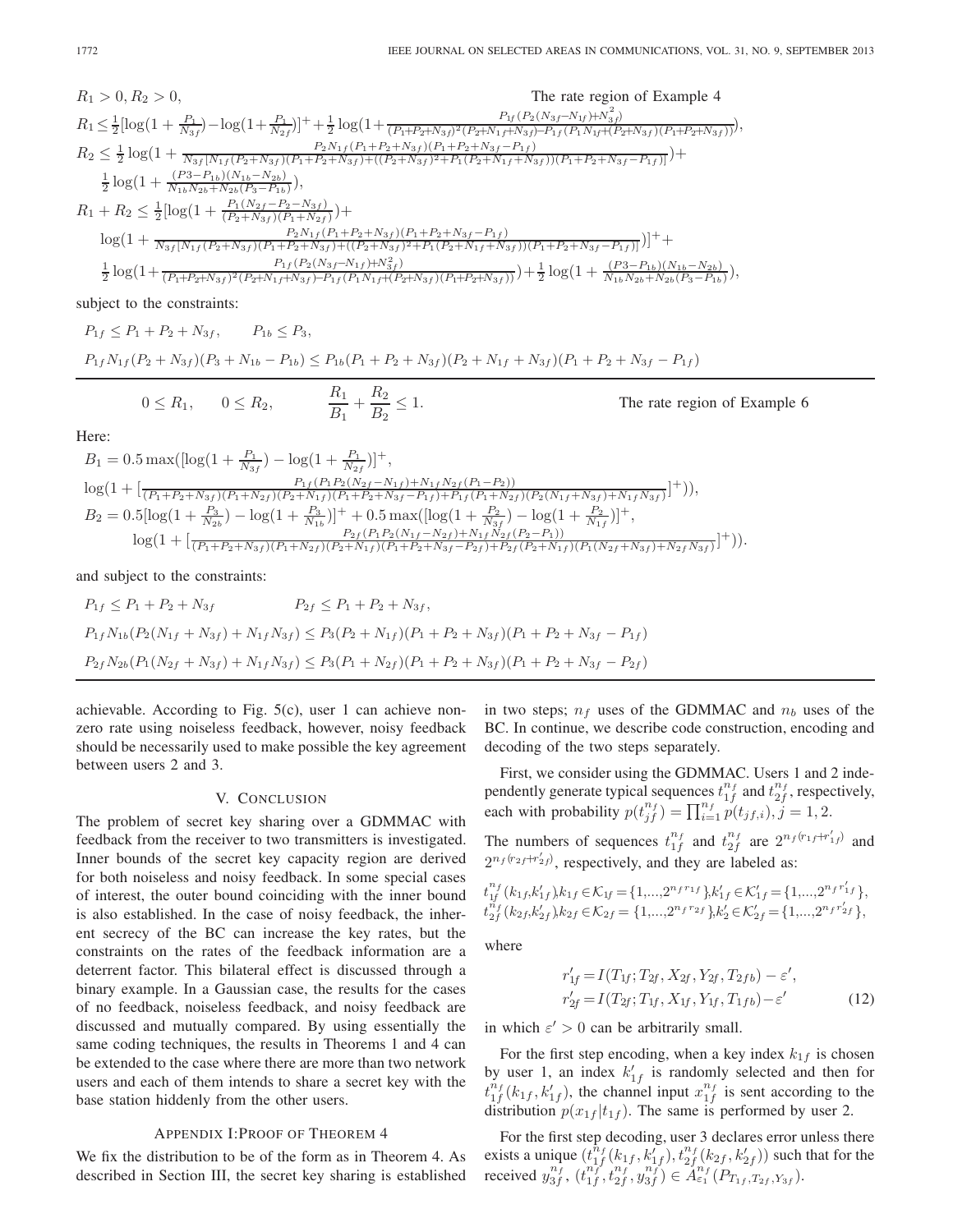

Fig. 5. The effect of feedback for independent noises over the generalized MAC

It can be seen that if we set:

$$
r_{1f} < I(T_{1f}; Y_{3f} | T_{2f}) - I(T_{1f}; X_{2f}, Y_{2f}, T_{2fb} | T_{2f}),
$$
\n
$$
r_{2f} < I(T_{2f}; Y_{3f} | T_{1f}) - I(T_{2f}; X_{1f}, Y_{1f}, T_{1fb} | T_{1f}),
$$
\n
$$
r_{1f} + r_{2f} < I(T_{1f}, T_{2f}; Y_{3f}) - I(T_{1f}; X_{2f}, Y_{2f}, T_{2fb} | T_{2f}) - I(T_{2f}; X_{1f}, Y_{1f}, T_{1fb} | T_{1f}),
$$
\n
$$
(13)
$$

then the decoding error probability of this step could be made arbitrarily small.

At the end of the first step, user 3 generates secret keys of the second step as stochastic functions of the channel output  $y_{3f}^{nf}$  and sends required information to users 1 and 2 via the backward BC. In this step, secret key codebook for correlated sources as well as wiretap codebook for channel are used. First, user 3 generates  $2^{n_f r_{0f}}$  sequences  $v^{nf}(k_{0f}$ over  $A^{n_f}_{\varepsilon''}(V)$  where  $k_{0fb} \in \mathcal{K}_{0fb} = \{1, ..., 2^{n_f r_{0fb}}\}$  and:

$$
r_{0fb} = I(V; Y_{3f}) + \varepsilon''
$$
\n(14)

in which  $\varepsilon'' > 0$  can be chosen arbitrarily small.  $2^{n_f r_0}$  *sequences*  $v^{nf}$  are randomly distributed into  $2^{n_f r_0}$  by hins with sequences  $v^{nf}$  are randomly distributed into  $2^{nf_{00fb}}$  bins with bin indices  $k_{00fb} \in \mathcal{K}_{00fb} = \{1, ..., 2^{n_f r_{00fb}}\}$ . For each  $v^{nf}$ , user 3 chooses  $2^{nf^{n_1}}$  sequences  $t^{nf}_{1f}$  over  $A^{nf}_{1f}(T_{1fb}|V)$ .<br>Similarly  $2^{nf^{n_2}}$  sequences  $t^{nf}$  is separated by user 2 Similarly  $2^{n_f r_2}$  sequences  $t_{2f}^{nf}$  is generated by user 3.<br>These sequences are labeled using two layered random

These sequences are labeled using two-layered random binning as:

$$
t_{1fb}^{n_f}(k_{1fb}, k'_{1fb}, k''_{1fb}), k_{1fb} \in K_{1fb} = \{1, ..., 2^{n_f r_1 fb}\},
$$
  
\n
$$
k'_{1fb} \in K'_{1fb} = \{1, ..., 2^{n_f r'_1 fb}\}, k''_{1fb} \in K''_{1fb} = \{1, ..., 2^{n_f r''_1 fb}\},
$$
  
\n
$$
t_{2fb}^{n_f}(k_{2fb}, k'_{2fb}, k''_{2fb}), k_{2fb} \in K_{2fb} = \{1, ..., 2^{n_f r_2 fb}\},
$$
  
\n
$$
k'_{2fb} \in K'_{2fb} = \{1, ..., 2^{n_f r'_2 fb}\}, k''_{2fb} \in K''_{2fb} = \{1, ..., 2^{n_f r''_2 fb}\},
$$

where:

$$
r''_{1fb} = I(T_{1fb}; X_{2f}, Y_{2f}, T_{2f}, T_{2fb}, T_{1f}, V) - \varepsilon''
$$
  
\n
$$
r''_{2fb} = I(T_{2fb}; X_{1f}, Y_{1f}, T_{1f}, T_{1fb}, T_{2f}, V) - \varepsilon''
$$
\n(15)

We have  $r_{1fb} + r'_{1fb} + r''_{1fb} = r_1$  and hence, for a  $v^{nf}(k_{0fb})$ , each sequence  $t^{nf}_{1fb}$  can be determined if the indices  $(k_{1fb}, k'_{1fb}, k''_{1fb})$  are known and vice versa. The same is true<br>for  $t^{n_f}$  Eurthermore, user 3 generates wiretan codebook for for  $t_{2fb}^{n_f}$ . Furthermore, user 3 generates wiretap codebook for the backward BC which is mixture of wiretap codebook along with Gelfand-Pinsker codebook. For a common message rate  $r_c$ , user 3 generates  $2^{n_b r_c}$  sequences  $u^{nb}(k_c)$  over  $A_{\varepsilon}^{n_b}$ <br>where  $k \in \mathcal{K} - \{1, \dots, 2^{n_b r_c}\}$ . For each  $u^{n_b}$  user 3 cho  $\frac{n_b}{\varepsilon^{\prime\prime\prime}}(U)$ hooses where  $k_c \in \mathcal{K}_c = \{1, ..., 2^{n_b r_c}\}$ . For each  $u^{n_b}$ , user 3 chooses  $2^{n_b(r_{1b} + r'_{1b} + r_{01b})}$  sequences  $t^{n_b}$  over  $A^{n_b}(T_s, |U|)$  Similarly  $2^{n_b(r_{1b}+r'_{1b}+r_{01b})}$  sequences  $t_{1b}^{n_b}$  over  $A_{\varepsilon'}^{n_b}(T_{1b}|U)$ . Similarly<br>  $2^{n_b(r_{2b}+r'_{2b}+r_{02b})}$  sequences  $t_{1b}^{n_b}$  is generated by user 3  $2^{n_b(r_{2b}+r'_{2b}+r_{02b})}$  sequences  $t_{2b}^{n_b}$  is generated by user 3.<br>For each  $u^{n_b}$  using two-lavered random binning, the

For each  $u^{n_b}$ , using two-layered random binning, the sequences  $t_{1b}^{n_b}$  and  $t_{2b}^{n_b}$  are labeled as:

$$
t_{1b}^{n_b}(k_{1b}, k'_{1b}, k'_{01b}), k_{1b} \in \mathcal{K}_{1b} = \{1, ..., 2^{n_b r_{1b}}\},
$$
  
\n
$$
k'_{1b} \in \mathcal{K}'_{1b} = \{1, ..., 2^{n_b r'_{1b}}\}, k_{01b} \in \mathcal{K}_{01b} = \{1, ..., 2^{n_b r_{01b}}\},
$$
  
\n
$$
t_{2b}^{n_b}(k_{2b}, k'_{2b}, k'_{02b}), k_{2b} \in \mathcal{K}_{2b} = \{1, ..., 2^{n_b r_{2b}}\},
$$
  
\n
$$
k'_{2b} \in \mathcal{K}'_{2b} = \{1, ..., 2^{n_b r'_{2b}}\}, k_{02b} \in \mathcal{K}_{02b} = \{1, ..., 2^{n_b r_{02b}}\},
$$

where

$$
r'_{1b} = I(T_{1b}; Y_{2b} | T_{2b}, U) - \varepsilon'''', r'_{2b} = I(T_{2b}; Y_{1b} | T_{1b}, U) - \varepsilon'''',
$$
\n(16)  
\nin which  $\varepsilon''' > 0$  can be arbitrarily small. For a  $k_a \in K_a$ 

in which  $\varepsilon'$ -in which  $\varepsilon''' > 0$  can be arbitrarily small. For a  $k_c \in \mathcal{K}_c$ <br>and each  $k_{1b} \in \mathcal{K}_{1b}$ ,  $k'_{1b} \in \mathcal{K}'_{1b}$ ,  $\mathcal{T}_{1b,k_c}(k_{1b}, k'_{1b})$  denotes the<br>set of  $2^{n_b r_{01b}}$  sequences  $t^{n_b}(k_1, k' - k')$ . Similarly for each set of  $2^{n_b r_{01b}}$  sequences  $t_{1b}^{n_b}(k_{1b}, k'_{1b}, k'_{01b})$ . Similarly, for each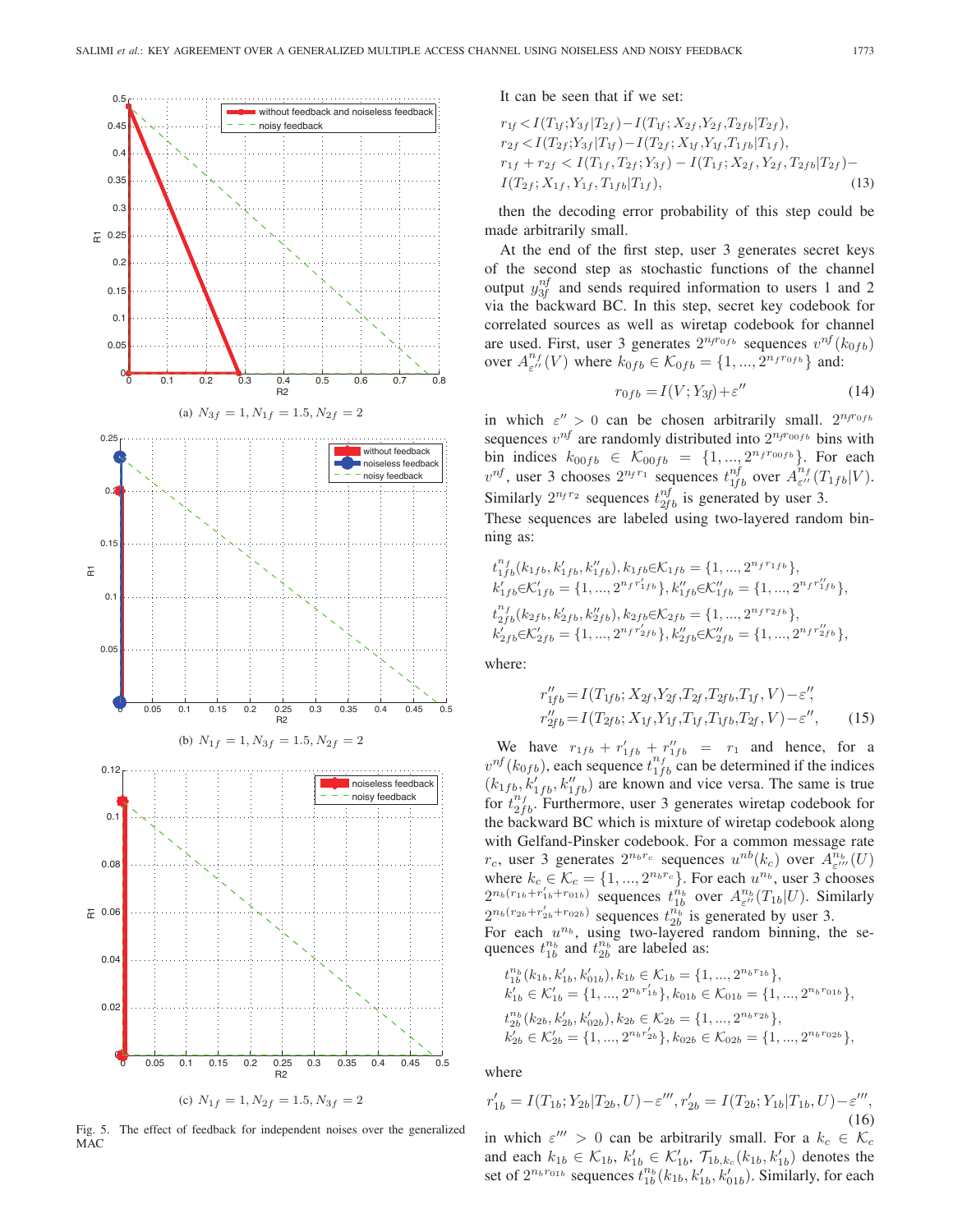$k_c \in \mathcal{K}_c$  and each  $k_{2b} \in \mathcal{K}_{2b}$  and  $k'_{2b} \in \mathcal{K}'_{2b}$ ,  $\mathcal{T}_{2b}, k_c(k_{2b}, k'_{2b})$ <br>represents the set of  $2^{n_b r_{02b}}$  sequences  $t^{n_b}(k_{2b}, k'_{2b})$ . represents the set of  $2^{n_b r_0}$  and  $n_{2b}$   $\subset \infty_2$ *b*,  $r_{2b}$ ,  $r_{2b}$ ,  $k_{2b}$ ,  $k_{2b}^{\prime}$ ,  $k_{2b}^{\prime}$ ,  $k_{02b}^{\prime}$ ). For <br>a  $k \in K$ , and each  $(k_1, k'_1, k_2, k'_2)$  it is defined a  $k_c \in \mathcal{K}_c$  and each  $(k_{1b}, k'_{1b}, k_{2b}, k'_{2b})$  it is defined:

$$
\mathcal{T}_{b,k_c}(k_{1b}, k'_{1b}, k_{2b}, k'_{2b}) =
$$
\n
$$
\mathcal{T}_{1b,k_c}(k_{1b}, k'_{1b}) \times \mathcal{T}_{2b,k_c}(k_{2b}, k'_{2b}) \bigcap A^{n_b}_{\varepsilon'''}(P_{T_{1b}, T_{2b}|U}) \quad (17)
$$

Furthermore, functions  $f_0$ ,  $f_1$  and  $f_2$  are defined as:

$$
f_0: \mathcal{K}_c \to \mathcal{K}_{00fb},
$$
  
\n
$$
f_1: \tilde{\mathcal{T}}_{1b} \times \mathcal{K}_c \to \mathcal{K}'_{1fb} \times \mathcal{K}_{00fb},
$$
  
\n
$$
f_2: \tilde{\mathcal{T}}_{2b} \times \mathcal{K}_c \to \mathcal{K}'_{2fb} \times \mathcal{K}_{00fb},
$$
  
\n
$$
\mathcal{K}_c = \{1, ..., 2^{n_b r_c}\},
$$

where  $\tilde{T}_{1b}$  is the set of  $2^{n_b(r_{1b}+r'_{1b})}$  indices pairs  $(k_{1b}, k'_{1b})$ .<br>  $\tilde{T}_{2b}$  is symmetrically defined Manning f<sub>o</sub> is a random parti- $\mathcal{T}_{2b}$  is symmetrically defined. Mapping  $f_0$  is a random partitioning of sequences  $u^{n_b}(k_c)$  into  $2^{n_f r_{00fb}}$  equal-sized parts. Elements of part i are labeled as  $(\mathcal{K}_c)_i$ . For each  $k_c \in \mathcal{K}_c$ and the respective  $k_{00fb} = f_0(k_c)$ , mapping  $f_1$  is  $2^{n_f r_{00fb}}$ random partitioning of indices pairs  $(k_{1b}, k'_{1b})$  of sequences<br> $t^{n_b}(k_1, k'_{1b})$  into  $2^{n_f}t^{r'}_{1fh}$  equal sized parts. Elements of  $t_{1b}^{n_b}(k_{1b}, k'_{1b}, k'_{01b})$  into  $2^{n_f r'_{1fb}}$  equal-sized parts. Elements of  $\tilde{t}_{1b}$  rate labeled as  $(\tilde{t}_{1b})$ . Manning  $f_0$  is similarly defined part *i* are labeled as  $(T_{1b})_i$ . Mapping  $f_2$  is similarly defined.<br>For these three functions, we implicitly consider the following For these three functions, we implicitly consider the following assumptions and in the decoding step, it is shown that these assumptions hold according to the rate constraints (11) in Theorem 4:

$$
n_f r_{00fb} < n_b r_c, \\
n_f (r'_{ifb} + r_{00fb}) < n_b (r_{ib} + r'_{ib} + r_c) \text{ for } i = 1, 2 \quad (18)
$$

Now, we describe the coding scheme of the second step, i.e., using the BC in the backward direction. In this step, user 3 shares two keys with each of users 1 and 2, one derived from the correlation of GDMMAC outputs at the users and the other derived from the inherent secrecy of the BC. With access to sequence  $y_{3f}^{n_f}$ , user 3 first chooses a sequence  $v^{n_f}(k_{0fb})$  which<br>is  $c''$  initial tupical with  $v^{n_f}$ . Due to the chosen rate  $x_{0}$  of or is  $\varepsilon''$ -jointly typical with  $y_{3f}^{n_f}$ . Due to the chosen rate  $r_{0fb}$  of these sequences in (14), such sequence exists with negligible error probability. For such  $v^{n_f}(k_{0fb})$ , user 3 looks for a pair  $(t_{1f}^{n_f}, t_{2fb}^{n_f})$  which is  $\varepsilon''$ -jointly typical with  $y_{3f}^{n_f}$  and declares error if there is no such triple. It can be shown that this error probability would be arbitrarily small if we choose:

$$
r_1 > I(T_{1fb}; Y_{3f}|V), \quad r_2 > I(T_{2fb}; Y_{3f}|V),
$$
  
\n
$$
r_1 + r_2 > I(T_{1fb}; Y_{3f}|V) + I(T_{2fb}; Y_{3f}|V) + I(T_{1fb}; T_{2fb}|Y_{3f}, V)
$$
\n(19)

Then, he selects the respective index  $k_{1fb}$  of  $t_{1fb}^{n_f}$  and  $k_{2fb}$  of  $t_{2fb}^{n_f}$  as the second parts of the secret keys with user 1 and user 2, respectively. For these sequences, the respective indices  $k'_{1fb}$ and  $k'_{2fb}$  are the required information to be sent to user 1 and user 2, respectively, along with the index  $k_{0fb}$  of  $v^{n_f}(k_{0fb})$  to both of them so that each can decode his corresponding key. User 3 encodes  $k_{0fb}$ ,  $k'_{1fb}$  and  $k'_{2fb}$  in such a way that first, he returns the bin index  $k_{00fb}$  related to that  $v^{n_f}(k_{0fb})$  and then he returns  $k_c$ , randomly chosen from  $(\mathcal{K}_c)_{k_{00fb}}$  using the mappings  $f_0$ . Then, for these  $k_{00fb}$  and  $k_c$ , user 3 finds the respective random partitioning of  $f_1$  and randomly chooses a pair  $(k_{1b}, k'_{1b})$  from  $(\tilde{\tau}_{1b})_{k'_{1fb}}$ . Similarly, using  $f_2$ ,  $(k_{2b}, k'_{2b})$ is chosen from  $(\mathcal{T}_{2b})_{k'_{2fb}}$  by user 3 with the same  $k_{00fb}$  and

 $k_c$ . For the selected  $(k_{1b}, k'_{1b}, k_{2b}, k'_{2b})$ , user 3 randomly picks<br>up a pair of sequences  $(t^{n_b}(k_{1b}, k'_{1c}, k_{0b}))$   $t^{n_b}(k_{2b}, k'_{1c}, k_{0b}))$ up a pair of sequences  $(t_{1b}^{n_b}(\vec{k}_{1b}, k'_{1b}, \vec{k}_{01b}), t_{2b}^{n_b}(k_{2b}, k'_{2b}, k_{02b}))$ <br>in  $\mathcal{T}_{1,b}(k_{1b}, k'_{2b}, k'_{2b})$  (defined in (17)) and declares error in  $\mathcal{T}_{b,k_c}(k_{1b}, k'_{1b}, k_{2b}, k'_{2b})$  (defined in (17)) and declares error<br>if there is no pair. It can be seen that this error probability if there is no pair. It can be seen that this error probability can be made arbitrarily small if for large enough value of  $n_b$ , we have:

$$
r_{01b} + r_{02b} > I(T_{1b}; T_{2b}|U) + \epsilon''' \tag{20}
$$

User 3 considers the corresponding indices  $k_{1b}$  and  $k_{2b}$  as the third parts of the keys to be shared with users 1 and 2, respectively. Then the channel input  $x_{3b}^{nb}$  is sent over the BC according to the distributions  $p(x_{3b}|t_{1b}, t_{2b}, u)$  by user 3.

For the second step decoding, first, both of the users decode the sequence  $u^{n_b}(k_c)$ . User 1 chooses the sequences  $u^{n_b}$ which is  $\varepsilon_2$ -jointly typical with the received  $y_{1b}^{n_b}$ . User 2 acts in the symmetric way. It can be seen that both of the users 1 and 2 can decodes the common message  $(k<sub>c</sub>)$  with negligible probability of error if the common massage rate satisfies [10]:

$$
r_c < \min\{I(U;Y_{1b}), I(U;Y_{2b})\}.\tag{21}
$$

Then, user 1 decodes key index  $k_{1b}$  if  $(t_{1b}^{n_b}(k_{1b}, k'_{1b}, k_{01b}), y_{1b}^{n_b}) \in A_{\varepsilon'_1}^{n_b}$ <br>exists and is unique Otherw exists and is unique. Otherwise, it declares error. User 2  $(P_{T_{1b},Y_{1b}}|U)$ , when such  $t_{1b}^{n_b}$ <br>
ise it declares error User 2 acts in the same way. According to broadcast channel with common message [10], the probability of error can be made arbitrarily small if in addition to (21), we have:

$$
r_c + r_{1b} + r'_{1b} < r_c + r_{1b} + r'_{1b} + r_{01b} < \\
\min\{I(U;Y_{1b}), I(U;Y_{2b})\} + (I(T_{1b}, Y_{1b}|U),
$$

$$
r_c + r_{2b} + r'_{2b} < r_c + r_{2b} + r'_{2b} + r_{02b} < \\
\min\{I(U; Y_{1b}), I(U; Y_{2b})\} + (I(T_{2b}, Y_{2b}|U), \\
r_c + r_{1b} + r'_{1b} + r_{2b} + r'_{2b} < \\
r_c + r_{1b} + r'_{1b} + r'_{01b} + r_{2b} + r'_{2b} + r'_{02b} - I(T_{1b}; T_{2b}|U) \\
\leq \min\{I(U; Y_{1b}), I(U; Y_{2b})\} + (I(T_{1b}, Y_{1b}|U) + I(T_{2b}; Y_{2b}|U) - I(T_{1b}; T_{2b}|U).\n\tag{22}
$$

where the first two inequalities results from correct decoding at users 1 and 2, and the third inequality is deduced from small encoding error probability at user 3 as in (20).

According to  $(16)$ ,  $(20)$ ,  $(21)$  and  $(22)$  the following rates are achievable for the third parts of the total keys:

$$
r_{1b} < I(T_{1b}; Y_{1b}|U) - I(T_{1b}; Y_{2b}, T_{2b}|U),
$$
\n
$$
r_{2b} < I(T_{2b}; Y_{2,b}|U) - I(T_{2b}; Y_{1b}, T_{1b}|U). \tag{23}
$$

Now, user 1 finds the index  $k_{00fb}$  using mapping  $f_0$  of the index  $k_c$  and tries to decode sequence  $v^{n_f}(k_{0fb})$  with access to  $k_{00fb}$  and the sequences  $(x_{1f}^{n_f}, y_{1f}^{n_f}, t_{1f}^{n_f})$ . In the symmetric way, user 2 tries to decode  $v^{n_f}(k_{0fb})$ . It can be shown that both of the users 1 and 2 can correctly estimate  $v^{n_f}(k_{0fb})$  if:

$$
r_{00fb} > \max\{n_f I(V; Y_{3f} | X_{1f}, Y_{1f}, T_{1f}), n_f I(V; Y_{3f} | X_{2f}, Y_{2f}, T_{2f})\}
$$
\n(24)

After that, user 1 finds the mapping  $(T_{1b})_i$  of the indices  $(k_1, k')$  related to the obtained  $k_2 a$  and pair indices  $(k_{1b}, k'_{1b})$  related to the obtained  $k_{0fb}$  and<br>sets  $k' = i$  With access to index  $k'$  and sets  $\frac{1}{1}$  = i. With access to index  $k'_{1fb}$  and<br>guarge  $\left(e^{nt}e^{nt}e^{nt}e^{nt}e^{nt}\right)$  user 1 decodes see the sequence  $(v^{n_f}, x^{n_f}_{1f}, y^{n_f}_{1f}, t^{n_f}_{1f})$ , user 1 decodes se-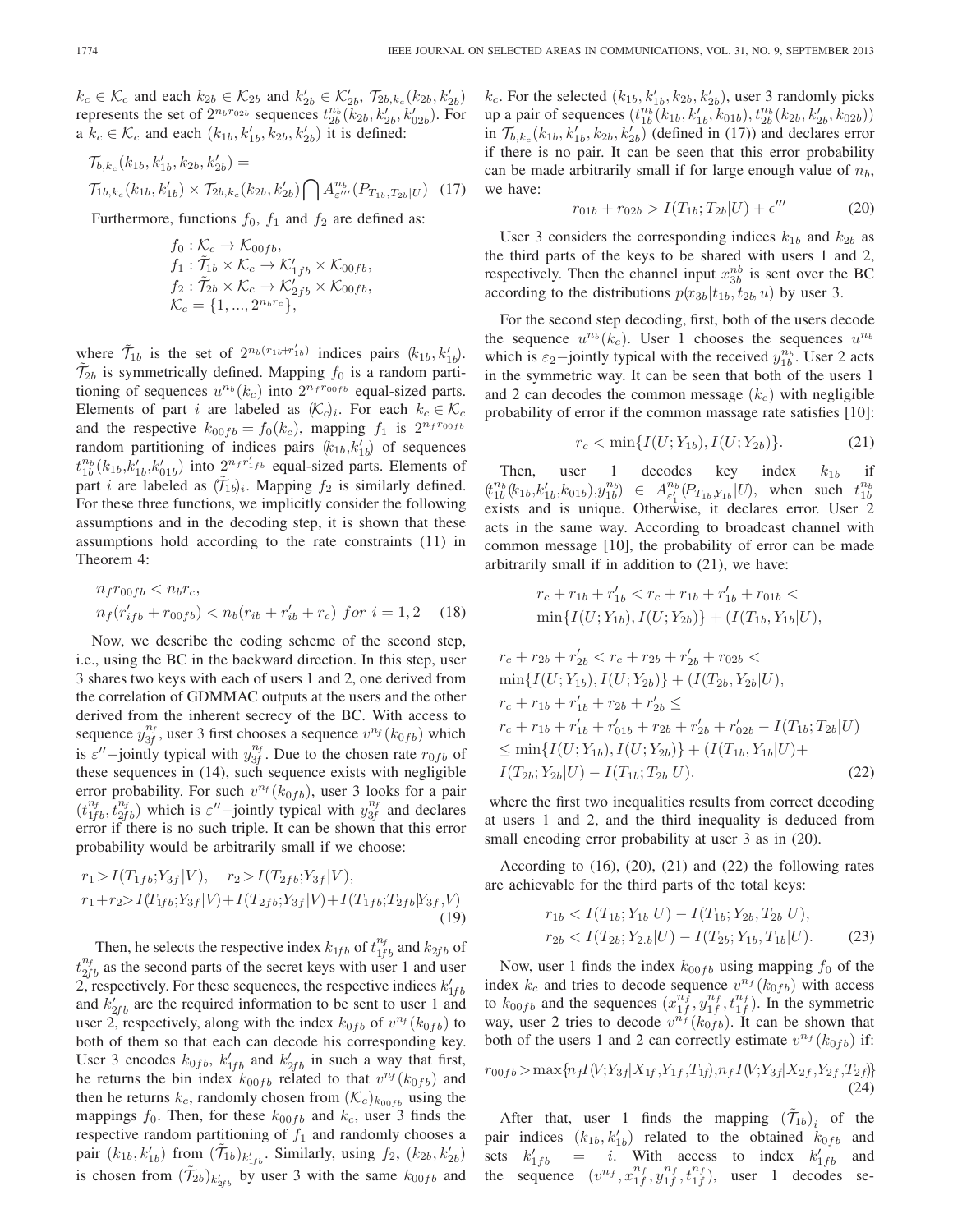quence  $t_{1fb}^{n_f}$  if  $(t_{1fb}^{n_f}(k_{1fb}, k'_{1fb}, k''_{1fb}), v^{n_f}, x_{1f}^{n_f}, y_{1f}^{n_f}, t_{1f}^{n_f}) \in A_{\varepsilon_3}^{n_f}(P_{T_{1fb}, X_{1f}, Y_{1f}, T_{1f}}|V)$ , when such  $t_{1fb}^{n_f}$  exists and is unique Otherwise it declares error User 2 acts in the symmetunique. Otherwise, it declares error. User 2 acts in the symmetric way. To achieve arbitrarily small decoding error probability of sequences  $t_{1fb}^{n_f}$  and  $t_{2fb}^{n_f}$  at users 1 and 2, respectively, and to achieve small encoding error probability at user 3 as in (19), according to Wyner-Ziv coding for similar network as in [7], we should have:

$$
r_{00fb} + r'_{1fb} > n_f[\max\{I(V;Y_{3f}|X_{1f},Y_{1f},T_{1f}),
$$
  
\n
$$
I(V;Y_{3f}|X_{2f},Y_{2f},T_{2f})\} + I(T_{1fb};Y_{3f}|V,X_{1f},Y_{1f},T_{1f})],
$$
  
\n
$$
r_{00fb} + r'_{2fb} > n_f[\max\{I(V;Y_{3f}|X_{1f},Y_{1f},T_{1f}),
$$
  
\n
$$
I(V;Y_{3f}|X_{2f},Y_{2f},T_{2f})\} + I(T_{2fb};Y_{3f}|V,X_{2f},Y_{2f},T_{2f})],
$$
  
\n
$$
r_{00fb} + r'_{1fb} + r'_{2fb} > n_f[\max\{I(V;Y_{3f}|X_{1f},Y_{1f},T_{1f}),
$$
  
\n
$$
I(V;Y_{3f}|X_{2f},Y_{2f},T_{2f})\} + I(T_{1fb};Y_{3f}|V,X_{1f},Y_{1f},T_{1f}) +
$$
  
\n
$$
I(T_{2fb};Y_{3f}|V,X_{2f},Y_{2f},T_{2f}) + I(T_{1fb};T_{2fb}|V,Y_{3f})],
$$
 (25)

and hence, according to (15) and (19), the following rates are achievable for the second parts of the keys:

$$
r_{1fb} = r_1 - r'_{1fb} - r''_{1fb} \nI(T_{1fb}; X_{1f}, Y_{1f} | T_{1f}, V) - I(T_{1fb}; X_{2f}, Y_{2f}, T_{2f}, T_{2fb} | T_{1f}, V),\nr_{2fb} = r_2 - r'_{2fb} - r''_{2fb} \nI(T_{2fb}; X_{2f}, Y_{2f} | T_{2f}, V) - I(T_{2fb}; X_{1f}, Y_{1f}, T_{1f}, T_{1fb} | T_{2f}, V),
$$
\n(26)

Then, achievability of the secret key rates in Theorem 4 can be deduced according to (13), (23) and (26). It should be noted that the necessary condition (18) in definition of the functions  $f_0$ ,  $f_1$  and  $f_2$  holds according to the rate constraint (11) in Theorem 4 and equations (21), (22), (24) and (25).

Now, we should check the security conditions of definition 3. We give the proof of (7) and by symmetry, (8) can be deduced. As the keys  $(K_{1fb}, K_{1b})$  are shared in the backward direction, equation (7) can be rewritten as:

$$
I(K_{1f}, K_{1fb}, K_{1b}; K_{2f}, X_{2f}^{n_f}, Y_{2f}^{n_f}, Y_{2b}^{n_b}) =
$$
  
\n
$$
I(K_{1f}; K_{2f}, X_{2f}^{n_f}, Y_{2f}^{n_f}, Y_{2b}^{n_b}) +
$$
  
\n
$$
I(K_{1fb}; K_{2f}, X_{2f}^{n_f}, Y_{2f}^{n_f}, Y_{2b}^{n_b} | K_{1f}, K_{1b}) +
$$
  
\n
$$
B
$$
  
\n
$$
I(K_{1b}; K_{2f}, X_{2f}^{n_f}, Y_{2f}^{n_f}, Y_{2b}^{n_b} | K_{1f})
$$
  
\n
$$
C
$$

We analyze the three terms separately. Some Markov chains useful in the security analysis are given in (27)-(32) on the top of the next page. These Markov chains arise from the coding scheme.

For term A, we have:

I(K<sub>1</sub>; K<sub>2</sub>, X<sub>1</sub>, Y<sub>2</sub><sup>n</sup>, Y<sub>2</sub><sup>n</sup>, Y<sub>2</sub><sup>n</sup>, Y<sub>2</sub><sup>n</sup><sup>n</sup> 
$$
\leq
$$
  
\n $\leq I(K_{1f}; T_{2f}^{n_f}, Y_{2f}^{n_f}, Y_{2f}^{n_f}, Y_{2f}^{n_f}, Y_{2f}^{n_f}, Y_{2f}^{n_f}, Y_{2f}^{n_f}, Y_{2f}^{n_f})$   
\n $\leq I(K_{1f}; T_{2f}^{n_f}, X_{2f}^{n_f}, Y_{2f}^{n_f}, Y_{2f}^{n_f}, K'_{1fb}, K'_{2fb}, V^{n_f})$   
\n $\leq I(K_{1f}; T_{2f}^{n_f}, X_{2f}^{n_f}, Y_{2f}^{n_f}, Y_{1fb}^{n_f}, Y_{2fb}^{n_f}, Y^{n_f})$   
\n $= I(K_{1f}; T_{2f}^{n_f}, X_{2f}^{n_f}, Y_{2f}^{n_f}, Y_{2f}^{n_f}, Y_{2fb}^{n_f}, Y^{n_f})$   
\n $+ I(K_{1f}; K'_{1fb}|T_{2f}^{n_f}, X_{2f}^{n_f}, Y_{2f}^{n_f}, Y_{2f}^{n_f}, Y_{2f}^{n_f}, Y_{2f}^{n_f}, Y_{2f}^{n_f}, Y_{2f}^{n_f}, Y_{2f}^{n_f}, Y_{2f}^{n_f}, Y_{2f}^{n_f}, Y_{2f}^{n_f}, Y_{2f}^{n_f}, Y_{2f}^{n_f}, Y_{2f}^{n_f}, Y_{2f}^{n_f}, Y_{2f}^{n_f}, Y_{2f}^{n_f}, Y_{2f}^{n_f}, Y_{2f}^{n_f}, Y_{2f}^{n_f}, Y_{2f}^{n_f}, Y_{2f}^{n_f}, Y_{2f}^{n_f}, Y_{2f}^{n_f}, Y_{2f}^{n_f}, Y_{2f}^{n_f}, Y_{2f}^{n_f}, Y_{2f}^{n_f}, Y_{2f}^{n_f}, Y_{2f}^{n_f}, Y_{2f}^{n_f}, Y_{2f}^{n_f}, Y_{2f}^{n_f}, Y_{2f}^{n_f}, Y_{2f}^{n_f}, Y_{2f}^{n_f}, Y_{2f}^{n_f}, Y_{2f}^{n_f}, Y_{2f}^{n_f},$ 

 $k_{2f}$  is one of the indices of t  $\frac{n_f}{2f}$ . (b) is due to Markov chain (28), (c) follows from the fact that index  $k'_{2fb}$  is one of the indices of  $t_{2fb}^{n_f}$  and (d) follows from the fact that index  $k_{1f}$  is one of the indices of  $t_{1f}^{n_f}$ . To prove (e) and (f), respectively, the same approaches as Lemmas 2 and 3 in [8] can be exploited to show  $n_f H(T_{1f} | T_{2f}, X_{2f}, Y_{2f}, T_{2fb}, V) \leq$  $H(T_{1f}^{n_f}|T_{2f}^{n_f}, X_{2f}^{n_f}, Y_{2f}^{n_f}, T_{2f}^{n_f}, V^{n_f})$  +  $n_f \epsilon_4$  and<br>  $H(T_{1f}|T_f, Z_{1f}^{n_f}, Y_{1f}^{n_f}, Y_{1f}^{n_f}, T_{1f}^{n_f}, Y_{1f}^{n_f}, Y_{1f}^{n_f})$  < n.e. (c) is  $H(T_1^{n_f} | K_1f, T_2^{n_f}, X_1^{n_f}, Y_1^{n_f}, T_2^{n_f}, T_3^{n_f}, V^{n_f}) \leq n_f \varepsilon_5$ . (g) is<br>deduced from the reliable decoding condition of  $k_1$ . (b) is deduced from the reliable decoding condition of  $k_{1f}$ . (h) is due to the fact that a sequence  $t_{1fb}^{n_f}$  can be determined when the three indices  $(k_{1fb}, k'_{1fb}, k''_{1fb})$  are known. (i) and (j) can<br>be deduced from the same approaches as Lemmas 2 and be deduced from the same approaches as Lemmas 2 and 3 in [8]. (k) is directly deduced from the rate definition in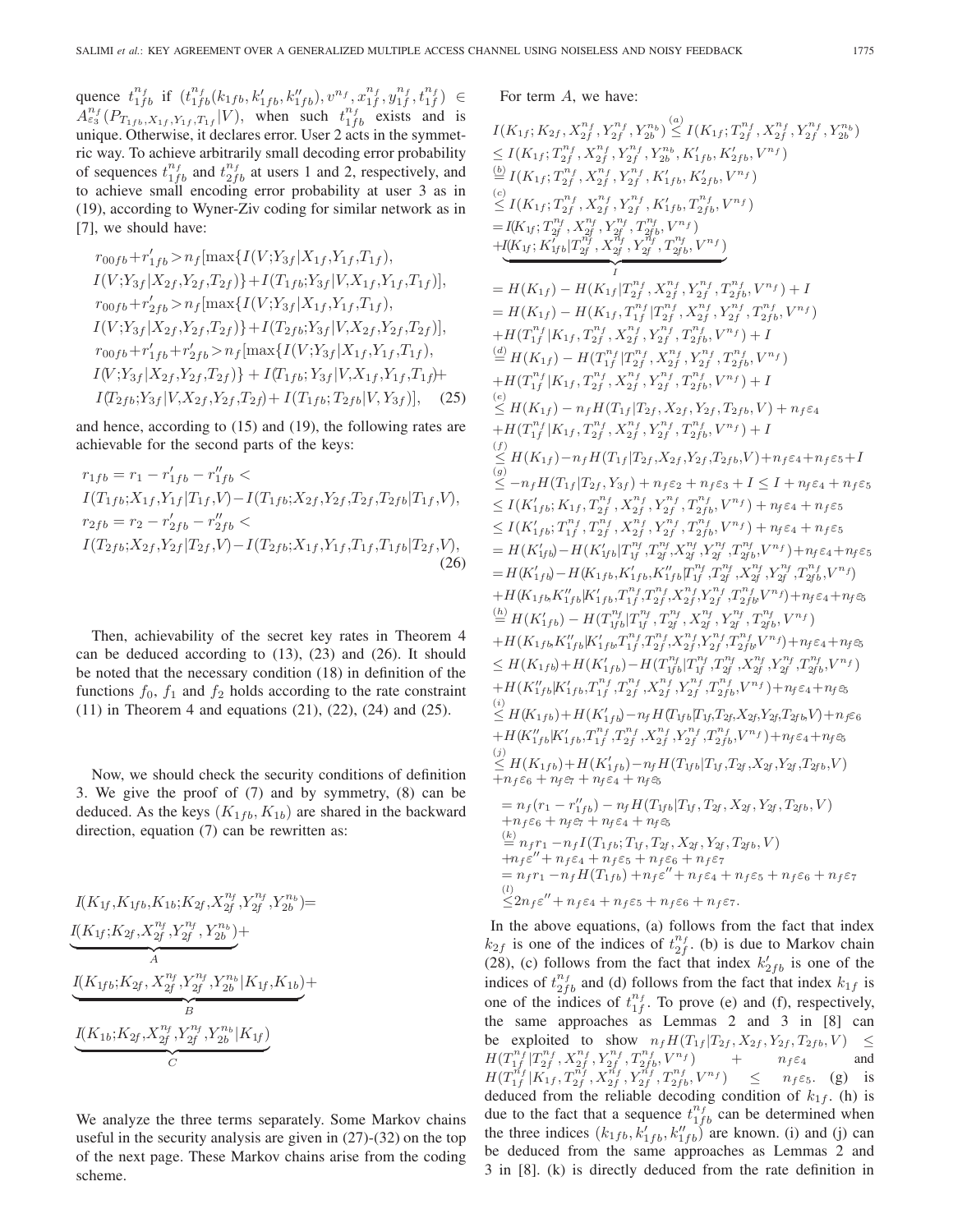(K1<sup>f</sup> , K2<sup>f</sup> )−(Xn*<sup>f</sup>* <sup>2</sup><sup>f</sup> )−(<sup>Y</sup> <sup>n</sup>*<sup>f</sup>* <sup>1</sup><sup>f</sup> , Xn*<sup>f</sup>* <sup>1</sup><sup>f</sup> , Y <sup>n</sup>*<sup>f</sup>* <sup>2</sup><sup>f</sup> , Y <sup>n</sup>*<sup>f</sup>* <sup>3</sup><sup>f</sup> ) (27)

$$
(X_{1f}^{n_f}, X_{2f}^{n_f}, Y_{1f}^{n_f}, Y_{2f}^{n_f}) - Y_{3f}^{n_f} - (T_{1fb}^{n_f}, T_{2fb}^{n_f}) - (K_{1fb}'^{\prime}, K_{2fb}'^{\prime}, V^{n_f}) - (T_{1b}^{n_b}, T_{2b}^{n_b}, U^{n_b}) - (Y_{1b}^{n_b}, Y_{2b}^{n_b})
$$
\n
$$
(T_{1b}^{n_b}(k_{1b}, k_{1b}'), U^{n_b}) - (K_{2fb}', V^{n_f}) - (T_{1f}^{n_f}, X_{1f}^{n_f}, Y_{1f}^{n_f}, T_{2f}^{n_f}, X_{2f}^{n_f}, Y_{2f}^{n_f})
$$
\n
$$
(29)
$$

$$
(T_{1b}^{n_b}(k_{1b}, k'_{1b}), U^{n_b}) - (K'_{2fb}, V^{n_f}) - (T_{1f}^{n_f}, X_{1f}^{n_f}, Y_{1f}^{n_f}, T_{2f}^{n_f}, X_{2f}^{n_f}, Y_{2f}^{n_f})
$$
\n
$$
(T_{2b}^{n_b}(k_{2b}, k'_{2b}), U^{n_b}) - (K'_{1fb}, V^{n_f}) - (T_{1f}^{n_f}, X_{1f}^{n_f}, Y_{1f}^{n_f}, T_{2f}^{n_f}, X_{2f}^{n_f}, Y_{2f}^{n_f})
$$
\n
$$
(30)
$$
\n
$$
(31)
$$

$$
(T_{2b}^{n_b}(k_{2b}, k'_{2b}), U^{n_b}) - (K'_{1fb}, V^{n_f}) - (T_{1f}^{n_f}, X_{1f}^{n_f}, Y_{1f}^{n_f}, T_{2f}^{n_f}, X_{2f}^{n_f}, Y_{2f}^{n_f})
$$
\n
$$
(30)
$$
\n
$$
T_{1b}^{n_b}(k_{1b}, k'_{1b}) - (T_{2b}^{n_b}, U^{n_b}) - K'_{2fb}
$$
\n
$$
(31)
$$
\n
$$
(32)
$$

$$
T_{2b}^{n_b}(k_{2b}, k'_{1b}) - (T_{1b}^{n_b}, U^{n_b}) - K'_{1fb} \tag{32}
$$

(15) and (l) from the fact that sequences are chosen from  $A^{n_f}_{\varepsilon''}(T_{1fb}|V).$ <br>For term  $B$ 

## For term B, we have:

$$
I(K_{1fb}; K_{2f}, X_{2f}^{n_f}, Y_{2f}^{n_f}, Y_{2b}^{n_b} | K_{1f}, K_{1b})
$$
  
\n
$$
\leq I(K_{1fb}; K_{1f}, K_{2f}, K_{1b}, X_{2f}^{n_f}, Y_{2f}^{n_f}, Y_{2b}^{n_b})
$$
  
\n(a)  
\n
$$
\leq I(K_{1fb}; T_{1f}^{n_f}, T_{2f}^{n_f}, T_{1b}^{n_b}, X_{2f}^{n_f}, Y_{2f}^{n_f}, Y_{2b}^{n_b})
$$
  
\n
$$
\leq I(K_{1fb}; K'_{1fb}, K'_{2fb}, T_{1f}^{n_f}, T_{2f}^{n_f}, T_{1b}^{n_b}, X_{2f}^{n_f}, Y_{2f}^{n_f}, Y_{2b}^{n_b})
$$
  
\n(b)  
\n
$$
I(K_{1fb}; K'_{1fb}, K'_{2fb}, T_{1f}^{n_f}, T_{2f}^{n_f}, X_{2f}^{n_f}, Y_{2f}^{n_f})
$$
  
\n
$$
\leq I(K_{1fb}; K'_{1fb}, T_{2fb}^{n_f}, T_{1f}^{n_f}, T_{2f}^{n_f}, X_{2f}^{n_f}, Y_{2f}^{n_f})
$$
  
\n
$$
= H(K_{1fb}) - H(K_{1fb}|K'_{1fb}, T_{2f}^{n_f}, T_{1f}^{n_f}, T_{2f}^{n_f}, X_{2f}^{n_f}, Y_{2f}^{n_f})
$$
  
\n
$$
= H(K_{1fb}) + H(K'_{1fb}|T_{2fb}^{n_f}, T_{1f}^{n_f}, T_{2f}^{n_f}, X_{2f}^{n_f}, Y_{2f}^{n_f})
$$
  
\n
$$
= H(K_{1fb}) + H(K'_{1fb}|T_{2fb}^{n_f}, T_{1f}^{n_f}, T_{2f}^{n_f}, X_{2f}^{n_f}, Y_{2f}^{n_f})
$$
  
\n
$$
= H(K_{1fb}) + H(K'_{1fb})
$$
  
\n
$$
-H(K_{1fb}) + H(K'_{1fb})
$$
  
\n
$$
-H(K_{1fb}) + H(K'_{1fb})
$$
  
\n
$$
-H(K_{1fb}) + H(K'_{1fb})
$$
  
\n

In the above equations, (a) follows from the fact that indices  $k_{1f}$ ,  $k_{2f}$ ,  $k_{1b}$  are one of the indices of  $t_{1f}^{n_f}$ ,  $t_{2f}^{n_f}$ ,  $t_{2b}^{n_b}$ , respectively. (b) can be deduced from the Markov chain (28) and (c) due to the fact that  $(k_{1fb}, k'_{1fb})$  are one of the indices of  $t^{nf}$  (d) can be justified with the same arguments as (i) (i)  $t^{n_f}_{1fb}$ . (d) can be justified with the same arguments as (i), (j),  $(k)$  and  $(l)$  in term  $A$ .

For term  $C$ , we have:

$$
I(K_{1b}; K_{2f}, X_{2f}^{nf}, Y_{2f}^{nf}, Y_{2b}^{n_b} | K_{1f})
$$
  
\n
$$
\leq I(K_{1b}; K_{1f}, K_{2f}, X_{2f}^{nf}, Y_{2f}^{nf}, Y_{2b}^{n_b})
$$
  
\n
$$
\leq I(K_{1b}; T_{1f}^{nf}, T_{2f}^{nf}, X_{2f}^{nf}, Y_{2f}^{nf}, Y_{2b}^{n_b}, K'_{2fb})
$$
  
\n
$$
\stackrel{(a)}{=} I(K_{1b}; Y_{2b}^{n_b}, K'_{2fb}) \leq I(K_{1b}; Y_{2b}^{n_b}, K'_{2fb}, T_{2b}^{n_b})
$$
  
\n
$$
\stackrel{(b)}{=} I(K_{1b}; Y_{2b}^{n_b}, T_{2b}^{n_b}) \leq I(K_{1b}; Y_{2b}^{n_b}, T_{2b}^{n_b}, U^{n_b})
$$
  
\n
$$
= H(K_{1b}) - H(K_{1b}; T_{1b}^{n_b} | Y_{1b}^{n_b}, T_{2b}^{n_b}, U^{n_b})
$$
  
\n
$$
+ H(T_{1b}^{n_b} | K_{1b}, Y_{2b}^{n_b}, T_{2b}^{n_b}, U^{n_b})
$$
  
\n
$$
\stackrel{(c)}{=} H(K_{1b}) - H(T_{1b}^{n_b} | Y_{2b}^{n_b}, T_{2b}^{n_b}, U^{n_b})
$$
  
\n
$$
\stackrel{(d)}{=} H(K_{1b}) - H(T_{1b}^{n_b} | Y_{2b}^{n_b}, T_{2b}^{n_b}, U^{n_b}) + H(T_{1b}^{n_b} | K_{1b}, Y_{2b}^{n_b}, T_{2b}^{n_b}, U^{n_b})
$$
  
\n
$$
\leq H(K_{1b}) - n_b H(T_{1b} | Y_{2b}, T_{2b}, U) + n_b \varepsilon_8 + n_b \varepsilon_9
$$
  
\n
$$
= -n_b H(T_{1b} | Y_{1b}, U) + n_b \varepsilon_8 + n_b \varepsilon_9 \leq n_b \varepsilon_8 + n_b \varepsilon_9.
$$

In the above equations, (a) and (b) can be deduced from the Markov chains (29) and (31), respectively. (c) holds as  $k_{1b}$  is one of the indices of  $t_{1b}^{n_b}$  sequence. To prove (d), the same approach as Lemmas 2 and 3 in [8] is exploited to show  $n_b H(T_{1b} | Y_{2b}, T_{2b}, U) \leq H(T_{1b}^{n_b} | Y_{2b}^{n_b}, T_{2b}^{n_b}, U^{n_b}) + n_b \varepsilon_8$  and<br> $H(T_{1b}^{n_b} | Y_{2b}^{n_b}, T_{1b}^{n_b}, U^{n_b}) \leq n_c$  $H(T_{1b}^{n_b}|K_{1b}, Y_{2b}^{n_b}, T_{2b}^{n_b}, U^{n_b}) \leq n_b \varepsilon_9.$ 

By substituting 
$$
\varepsilon'' = \frac{\varepsilon}{12}, \varepsilon_i = \frac{\varepsilon}{9}, \varepsilon_j = \frac{\varepsilon}{2}
$$
 for  $i = 4,..,7$  and

 $j = 8.9$ , the security condition (3) is satisfied as:

$$
I(K_{1f}, K_{1fb}, K_{1b}; K_{2f}, X_{2f}^{n_f}, Y_{2f}^{n_f}, Y_{2b}^{n_b}) \le (n_f + n_b)\varepsilon.
$$

To show that the total rate of user 1's secret key is the sum of the rates  $r_{1f}$ ,  $r_{1fb}$  and  $r_{1b}$ , we should prove the independence of the keys. When analyzing terms  $B$  and  $C$  of the security condition, we showed that:

$$
I(K_{1fb}; K_{1f}, K_{1b})
$$
  
\n
$$
\leq I(K_{1fb}; K_{1f}, K_{2f}, K_{1fb}, X_{2f}^{n_f}, Y_{2f}^{n_f}, Y_{2b}^{n_b})
$$
  
\n
$$
\leq 2n_f \varepsilon'' + n_f \varepsilon_6 + n_f \varepsilon_7,
$$
  
\n
$$
I(K_{1b}; K_{1f}) \leq I(K_{1b}; K_{1f}, K_{2f}, X_{2f}^{n_f}, Y_{2f}^{n_f}, Y_{2b}^{n_b})
$$
  
\n
$$
\leq n_b \varepsilon_8 + n_b \varepsilon_9,
$$

and hence:

$$
H(K_{1f}, K_{1fb}, K_{1b}) \ge H(K_{1f}) + H(K_{1fb}) + H(K_{1b})
$$
  
-(2n<sub>f</sub>ε" + n<sub>f</sub>ε<sub>6</sub> + n<sub>f</sub>ε<sub>7</sub> + n<sub>b</sub>ε<sub>8</sub> + n<sub>b</sub>ε<sub>9</sub>)  
\ge H(K\_{1f}) + H(K\_{1fb}) + H(K\_{1b}) - (n<sub>f</sub> + n<sub>b</sub>)ε.

## This completes the proof of Theorem 4.

It should be noted that in the code construction of the second step, we implicitly assume  $I(T_{1b}; Y_{1b}) \geq I(T_{1b}; Y_{2b}, T_{2b})$ .<br>In the case where  $I(T_{1b}; Y_{1b}) < I(T_{1b}; Y_{2b}, T_{2b})$ , user 3 In the case where  $I(T_{1b}; Y_{1b}) < I(T_{1b}; Y_{2b}, T_{2b})$ , user 3<br>randomly maps  $k'_{1fb}$  into a space with  $2^{n_b(I(T_{1b}; Y_{1b})-\epsilon'_1)}$ <br>elements and no secret key is chosen as  $k_{1b}$ . The same is elements and no secret key is chosen as  $k_{1b}$ . The same is true about user 2's codebook.

## APPENDIX II: PROOF OF THE CONVERSE IN THEOREM 5

The keys are produced in two steps as discribed in Section 3. Applying Fano's inequality to the corresponding keys at the users, for an arbitrary small $\varepsilon > 0$ , we obtain:

$$
H(K_{1f}, K_{2f} | Y_{3f}^{n_f}) \le n_f(\frac{h(2\varepsilon)}{n_f} + 2\varepsilon \log(|K_{1f}| |K_{2f}| - 1)) \triangleq n_f \varepsilon_1,
$$
  
\n
$$
H(K_{1b}^{tot} | K_{1f}, X_{1f}^{n_f}, Y_{1f}^{n_f}, Y_{1b}^{n_b}) \le n_b(\frac{h(\varepsilon)}{n_b} + \varepsilon (\log |K_{1b}^{tot}| - 1)) \triangleq n_b \varepsilon_2,
$$
  
\n
$$
H(K_{2b}^{tot} | K_{2f}, X_{2f}^{n_f}, Y_{2b}^{n_f}, Y_{2b}^{n_b}) \le n_b(\frac{h(\varepsilon)}{n_b} + \varepsilon (\log |K_{2b}^{tot}| - 1)) \triangleq n_b \varepsilon_3,
$$

where  $|\mathcal{K}_{1f}|$  is the cardinality of key set  $\mathcal{K}_{1f}$  and  $\varepsilon_i \to 0$  if  $\varepsilon \to 0$  for  $i = 1, 2, 3$ .

Now, we show that for the secret keys satisfying above reliability conditions and the security conditions (7) and (8) in Definition 3, there exist random variables according to the distribution of Theorem 5 satisfying the mentioned relations. We prove the outer bound of  $R_1$ . The outer bound of  $R_2$  can be deduced using the same approaches. The Markov chains (33) and (34) (on the top of the next page) are used in the proof. It is defined  $\varepsilon' = \frac{2(n_f + n_b)\varepsilon + n_f \varepsilon_1 + n_b \varepsilon_2}{(n_f + n_b)}$ . We have: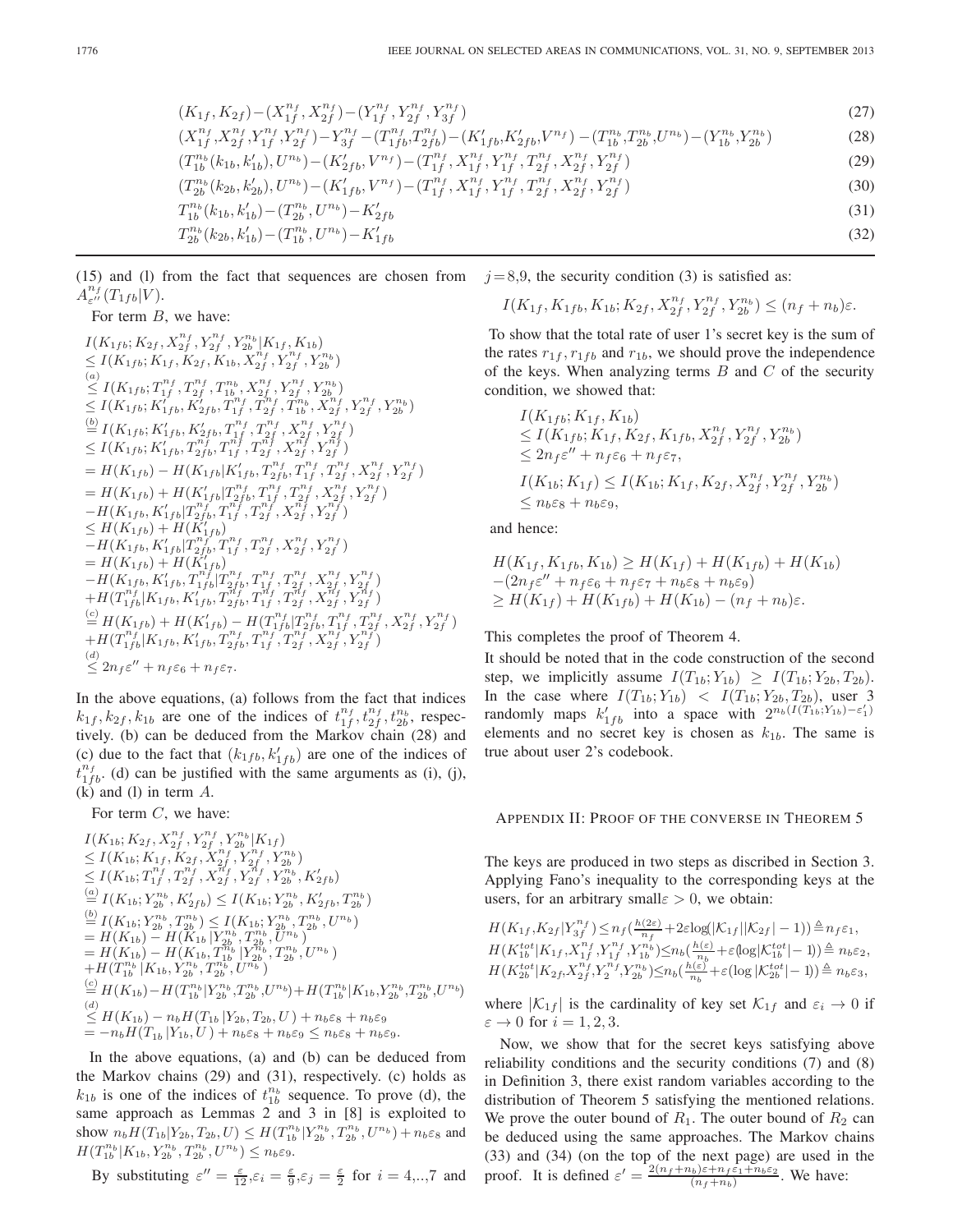$$
(K_{1f}, K_{2f}) - (X_{1f}^{n_f}, X_{2f}^{n_f}) - Y_{2f}^{n_f} - Y_{1f}^{n_f} - X_{3f}^{n_f} - (K_{1b}^{tot}, K_{2b}^{tot}, X_{3b}^{n_b}, Y_{2b}^{n_b}, Y_{1b}^{n_b})
$$
\n
$$
(K_{1b}^{tot}, K_{2b}^{tot}) - X_{3b}^{n_b} - Y_{1b}^{n_b} - Y_{2b}^{n_b}
$$
\n
$$
(34)
$$

 $(n_f + n_b)R_1 \leq H(K_{1f}, K_{1b}^{tot}) + (n_f + n_b)\varepsilon$ <br>(a)  $\sum_{i=1}^{d} H(K_{1f}, K_{1b}^{tot}|K_{2f}, X_{2f}^{n_f}, Y_{2f}^{n_f}, Y_{2b}^{n_b}) + 2(n_f + n_b)\varepsilon$ (b)<br>  $\leq H(K_{1f}|K_{2f}, X_{2f}^{n_f}, Y_{2f}^{n_f}, Y_{2b}^{n_b}) + H(K_{1b}^{tot}|K_{1f}, K_{2f}, X_{2f}^{n_f}, Y_{2f}^{n_f}, Y_{2b}^{n_b}) \ - H(K_{1f}|K_{2f}, Y_{3f}^{n_f}) - H(K_{1b}^{tot}|K_{1f}, X_{1f}^{n_f}, Y_{1f}^{n_f}, Y_{1b}^{n_b}) + (n_f + n_b) \varepsilon' \$  $\leq I(K_{1f}; Y_{3f}^{n_f} | K_{2f}^1, X_{2f}^{n_f}, Y_{2f}^{n_f}) + (n_f + n_b) \varepsilon'$ <br>+  $I(K^{tot}, Y_{nf}^{n_f} | V_{nf}^{n_f} | K_{1f}^1, K_{2f}^1, K_{3f}^1, Y_{nf}^{n_f} | V_{nf}^{n_f}]$  $+I(K_{1b}^{tot};X_{1f}^{n_f},Y_{1f}^{n_f},Y_{1b}^{n_b}|K_{1f}^{'},K_{2f},X_{2f}^{n_f},Y_{2f}^{n_f},Y_{2b}^{n_b})$  $\begin{aligned} &\mathcal{L}(x_1)_b^{(1)}\,,\mathcal{L}(x_1)_f^{(1)}\,,\mathcal{L}(x_2)_f^{(1)}\,,\mathcal{L}(x_2)_f^{(2)}\,,\mathcal{L}(x_2)_f^{(2)}\,,\ &\mathcal{L}(x_1)_f^{(1)}\,,\mathcal{L}(x_1)_f^{(1)}\,,\mathcal{L}(x_1)_f^{(1)}\,,\mathcal{L}(x_1)_f^{(1)}\,,\mathcal{L}(x_1)_f^{(2)}\,,\mathcal{L}(x_1)_f^{(2)}\,,\mathcal{L}(x_1)_f^{(2)}\,,\mathcal{L}(x_$  $\frac{d}{dt} \left\{ 0 + I(K_{1b}^{tot}; X_{1f}^{n_f}, Y_{1f}^{n_f}, Y_{1b}^{n_b} | K_{1f}, K_{2f}, X_{2f}^{n_f}, Y_{2f}^{n_f}, Y_{2b}^{n_b} \right\}$  $+(n_f+n_b)\varepsilon^{\prime}$ <br>(e)  $\mathcal{L}(x,t)$  $\begin{array}{l} \stackrel{\text{(e)}}{=} I(K_{1b}^{tot};Y_{1f}^{n_f},Y_{1b}^{n_b}|Y_{2f}^{n_f},Y_{2b}^{n_b}) + (n_f+n_b)\varepsilon'\\ = I(K_{1b}^{tot};Y_{1b}^{n_b}|Y_{2f}^{n_f},Y_{2b}^{n_b}) + I(K_{1b}^{tot};Y_{1f}^{n_f}|Y_{2f}^{n_f},Y_{2b}^{n_b},Y_{1b}^{n_b})\\ + (n_f+n_b)\varepsilon' \end{array}$  $+(n_f+n_b)\varepsilon'$ <sub>(f)</sub>  $\leq I(X_{3b}^{n_b}; Y_{1b}^{n_b} | Y_{2f}^{n_f}, Y_{2b}^{n_b}) + I(K_{1b}^{tot}; Y_{1f}^{n_f} | Y_{2f}^{n_f}, Y_{2b}^{n_b}, Y_{1b}^{n_b})$ <br>+(n, + n, );'  $+(n_f + n_b)\varepsilon'$ <br>  $\leq I(X_{3b}^{n_b}; Y_{1b}^{n_b}|Y_{2b}^{n_b}) + I(K_{1b}^{tot}; Y_{1f}^{n_f}|Y_{2f}^{n_f}, Y_{2b}^{n_b}, Y_{1b}^{n_b})$ <br>  $+(n_f + n_b)\varepsilon'$  $+(n_f+n_h)\varepsilon'$ (h)<br>  $\leq n_b I(X_{3b}; Y_{1b}|Y_{2b}) + I(K_{1b}^{tot}; Y_{1f}^{n_f} | Y_{2f}^{n_f}, Y_{2b}^{n_b}, Y_{1b}^{n_b})$ <br>  $+(n_f+n_i)s'$ +  $(n_f + n_b)\varepsilon'$ <br>
(i)<br>  $\leq n_b I(X_{3b}; Y_{1b}|Y_{2b}) + I(K_{1b}^{tot}; Y_{1f}^{n_f} | Y_{2f}^{n_f}, Y_{1b}^{n_b}) + (n_f + n_b)\varepsilon'$ <br>  $\leq n_b I(X_{3b}; Y_{1b}|Y_{2b}) + I(K_{1b}^{tot}, Y_{1b}^{n_b}; Y_{1f}^{n_f} | Y_{2f}^{n_f}) + (n_f + n_b)\varepsilon'$ <br>  $\leq n_b I(X_{3b}; Y_{1b}|Y_{2b}) + \sum_{i=1}^{n_f} I(K_{1b}^{tot}, Y_{1b}^{n$  $+(n_f+n_b)\varepsilon'\{}\leq n_b I(X_{3b}; Y_{1b}|Y_{2b}) + \sum_{i=1}^{n_f} (H(Y_{1f,i}|Y_{2f,i})\ -H(Y_{1f,i}|Y_{2f}^n, K_{1b}^{tot}, Y_{1b}^{n_b}, Y_{1f,1}^{i-1})) + (n_f+n_b)\varepsilon'\$ <br>(i)  $\overset{\text{(j)}}{=} n_b I(X_{3b}; Y_{1b}|Y_{2b}) + \sum_{r,f}^{n_f} (H(Y_{1f,i}|Y_{2f,i}) \ - H(Y_{1f,i}|X_{1f}^{n_f}, X_{2f}^{n_f}, Y_{2f}^{r_f}, K_{1b}^{tot}, Y_{1b}^{n_b}, Y_{1f,1}^{i-1})) + (n_f + n_b) \varepsilon'$ <br>(k)  $\overset{(k)}{=} n_b I(X_{3b}; Y_{1b} | Y_{2b}) + \sum_{i=1}^{n_f} (H(Y_{1f,i} | Y_{2f,i}))$ <br>  $-H(Y_{1f,i} | X_{1f,i} | X_{2f,i})$  $-H(Y_{1f,i}|X_{1f,i}, X_{2f,i}, Y_{2f,i}, K_{1b}^{tot}, Y_{1b}^{n_b}, Y_{1f,1}^{i-1})\n) + (n_f + n_b)\varepsilon'$  $\overset{(1)}{=} n_b I(X_{3b}; Y_{1b}|Y_{2b}) + \sum_{i=1}^{n_f} (H(Y_{1f,i}|Y_{2f,i}))$ <br>  $-H(Y_{1f,i}|Y_{2f,i}, Y_{1f,i}|Y_{2f,i}, Y_{1f,i}|Y_{1f,i}|Y_{2f,i})$  $-H(Y_{1f,i}|Y_{2f,i}, K_{1b}^{tot}, Y_{1b}^{n_b}, Y_{1f,1}^{i-1})) + (n_f + n_b) \varepsilon'$ <br>= n<sub>t</sub>  $I(X_0, Y_1|Y_0)$  $= n_b I(X_{3b}; Y_{1b}|Y_{2b}) + \sum_{i=1}^{n_f} I(K_{1b}^{tot}, Y_{1b}^{n_b}, Y_{1f,1}^{i-1}; Y_{1f,i}|Y_{2f,i}) + (n_f + n_b) \varepsilon'$ <br>  $\lt n, I(X_{2i} \cdot Y_{1i}|Y_{2i})$  $\leq n_b I(X_{3b}; Y_{1b}|Y_{2b}) + \sum_{i=1}^{n_f} I(K_{1b}^{tot}, Y_{1b}^{n_b}, Y_{1f,1}^{i-1}, Y_{3f,i+1}; Y_{1f,i}|Y_{2f,i}) + (n_f + n_b)\varepsilon'$ <sub>(m)</sub>  $\sum_{i=1}^{m} n_b I(X_{3b}; Y_{1b}|Y_{2b}) + \sum_{i=1}^{n_f} I(T_{1fb,i}; Y_{1f,i}|Y_{2f,i}) + (n_f + n_b)\varepsilon'$  $\stackrel{\text{(n)}}{=} n_b I(X_{3b}; Y_{1b}|Y_{2b}) + n_f I(T_{1fb}; Y_{1f}|Y_{2f}) + (n_f + n_b)\varepsilon'$ 

where (a) results from the security conditions, (b) from Fano's inequalities. (c), (d) and (e) can be deduced as subsets of Markov chain (33), and (f), (g) and (i) from Markov chain (34). (h) is the direct result of the memoryless channel property. (j) and (l) are deduced as subsets of Markov chain (33). (k) is the result of memoryless property in GDMMAC. (m) can be deduced from the definition of the random variable  $T_{1fb,i} \triangleq K_{1b}^{tot}, Y_{1b}^{n_b}, Y_{1f,1}^{i-1}, Y_{3f,i+1}^{n_f}$  and (n) by introducing the random variable  $Q$  which is uniformly distributed on  $1, 2, \ldots, n_f$  and independent of all the other variables, and defining  $T_{1fb} = T_{1fb,Q}, Y_{1f} = Y_{1f,Q}$  and  $Y_{2f} = (Y_{2f,Q}, Q)$ .

With the same approach, it can be shown that  $(n_f + n_b)R_2 \leq$  $2(n_f + n_b)\varepsilon + n_f \varepsilon_1 + n_b \varepsilon_3.$ 

In the following, the rate constraint in Theorem 5 is proved.

$$
n_b I(X_{3b}; Y_{1b}) \ge I(X_{3b}^{n_b}; Y_{1b}^{n_b}) \ge I(Y_{3f}^{n_f}; Y_{1b}^{n_b})
$$
  
\n(a)  
\n
$$
\ge I(Y_{3f}^{n_f}; Y_{1b}^{n_b}) + H(K_{1b}^{tot}|K_{1f}, X_{1f}^{n_f}, Y_{1f}^{n_f}, Y_{1b}^{n_b}) - n_b \varepsilon_2
$$
  
\n(b)  
\n
$$
I(Y_{3f}^{n_f}; Y_{1b}^{n_b}) + H(K_{1b}^{tot}|Y_{1f}^{n_f}, Y_{1b}^{n_b}) - n_b \varepsilon_2
$$
  
\n
$$
\ge I(Y_{3f}^{n_f}; Y_{1b}^{n_b}, K_{1b}^{tot}) - I(Y_{1f}^{n_f}; Y_{1b}^{n_b}, K_{1b}^{tot}) - n_b \varepsilon_2
$$
  
\n(c)  
\n
$$
I(K_{1b}^{tot}, Y_{1b}^{n_b}; Y_{3f}^{n_f}|Y_{1f}^{n_f}) - n_b \varepsilon_2
$$
  
\n
$$
= \sum_{i=1}^{n_f} I(K_{1b}^{tot}, Y_{1b}^{n_b}; Y_{3f,i}|Y_{1f}^{n_f}, Y_{3f,i+1}^{n_f}) - n_b \varepsilon_2
$$
  
\n(d)  
\n
$$
\le \sum_{i=1}^{n_f} H(Y_{3f,i}|Y_{1f,i}) - \sum_{i=1}^{n_f} H(Y_{3f,i}|Y_{1f}^{n_f}, Y_{3f,i+1}^{n_f}, K_{1b}^{tot}, Y_{1b}^{n_b}) - n_b \varepsilon_2
$$
  
\n
$$
= \sum_{i=1}^{n_f} I(K_{1b}^{tot}, Y_{1b}^{n_b}, Y_{1f,1}^{i}, Y_{3f,i+1}^{n_f}; Y_{3f,i}|Y_{1f,i}) - n_b \varepsilon_2
$$
  
\n(e)  
\n
$$
n_f I(T_{1f0}; Y_{3f}|Y_{1f}) - n_b \varepsilon_2
$$

where (a) results from Fano's inequality, (b) and (c) from the Markov chain (33), (d) from the combination of the memoryless property and Markov chain (33) and (e) from the analogous argument as (m) and (n) in deriving  $R_1$ .

#### **REFERENCES**

- [1] R. Ahlswede and I. Csiszar, "Common randomness in information theory and cryptography, part I: Secret sharing," *IEEE Trans. Inf. Theory*, vol. 39, no. 4, pp. 1121–1132, Jul. 1993.
- [2] U. M. Maurer, "Secret key agreement by public discussion from common information," *IEEE Trans. Inf. Theory*, vol. 39, no. 3, pp. 733– 742, May 1993.
- [3] H.Ahmadi, R. Safavi-Naini, "Secret key establishment over a pair of independent broadcast channels," *IEEE Int. Symp. Inf. Theory and its Application (ISITA)*, Taichung, Taiwan, pp. 185-190, Oct. 2011.
- [4] Y. Liang and V. Poor, "Multiple access channels with confidential messages," *IEEE Trans. Inf. Theory*, vol. 54, no. 3, pp. 976-1002, Mar. 2008.
- [5] S. Salimi, M. Salmasizadeh, M. R. Aref, Jovan Dj Golic, "Key Agreement over Multiple Access Channel," *IEEE Trans. Inf. Forens. Security*, vol. 6, Issue 3, pp. 775-790, Sep. 2011.
- [6] S. Salimi, M. Salmasizadeh, M. R. Aref, "Key Agreement over Multiple Access Channel Using Feedback Channel," *IEEE Int. Symp. Inf. Theory (ISIT)*, Saint Petersburg, Russia, pp. 1936-1940, Aug. 2011.
- [7] S. N. Diggavi, V. A. Vaishampayan "On multiple description source coding with decoder side information," *IEEE Information Theory Workshop (ITW)*, San Antonio, Texas, pp. 1-6, Oct. 2004.
- [8] R. Liu, I. Maric, P. Spasojevic, R. D. Yate, "Discrete memoryless interference and broadcast channels with confidential messages: Secrecy rate regions," *IEEE Trans. Inf. Theory*, vol. 54, no. 6, pp. 1–14, Jun. 2008.
- [9] E. Ekrem and S. Ulukus, "Effects of Cooperation on the Secrecy of Multiple Access Channels with Generalized Feedback," *Annual Conf. Information Sciences and Systems (CISS)*, Princeton, NJ , pp. 791 – 796, March 2008.
- [10] S. I. Gelfand and M. S. Pinsker, "Capacity of a broadcast channel with one deterministic component," *Probl. Inform. Transm.*, vol. 16, no. 1, pp. 1725, Jan. 1980.



Somayeh Salimi received her B.Sc., M.Sc. and Ph.D. from the Electrical Engineering Department of Sharif University of Technology, Iran, in the field of Telecommunications in 2003, 2005 and 2011, respectively. Her Ph.D. research was in the field of Information Theoretic Security under the supervision of Prof. Mohammad Reza Aref and Prof. Mahmoud Salmasizadeh. Since December 2011, she has joined Communication Theory Group, KTH Royal Institute of Technology, Stockholm, Sweden as a postdoctoral researcher. Her research interests

include secrecy rates in wiretap channels and information theoretic secret key sharing.